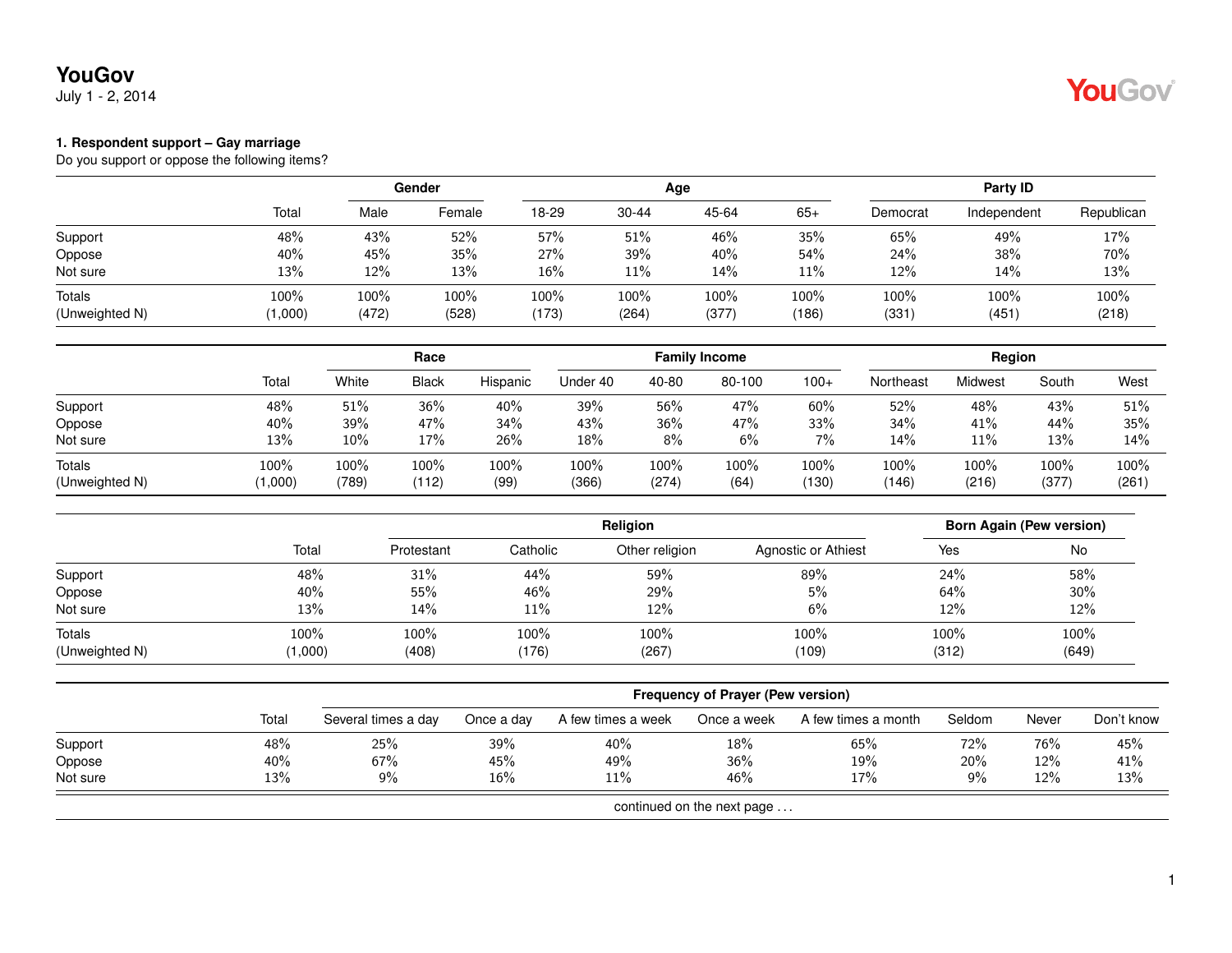|  | July 1 - 2, 2014 |
|--|------------------|
|--|------------------|

|                          |                 |                     | continued from previous page<br><b>Frequency of Prayer (Pew version)</b> |                    |              |                     |                  |               |              |  |  |  |
|--------------------------|-----------------|---------------------|--------------------------------------------------------------------------|--------------------|--------------|---------------------|------------------|---------------|--------------|--|--|--|
|                          | Total           | Several times a day | Once a dav                                                               | A few times a week | Once a week  | A few times a month | Seldom           | Never         | Don't know   |  |  |  |
| Totals<br>(Unweighted N) | 100%<br>(1,000) | $100\%$<br>(302)    | 100%<br>(151)                                                            | 100%<br>(114)      | 100%<br>(11) | 100%<br>(55)        | $100\%$<br>(117) | 100%<br>(172) | 100%<br>(39) |  |  |  |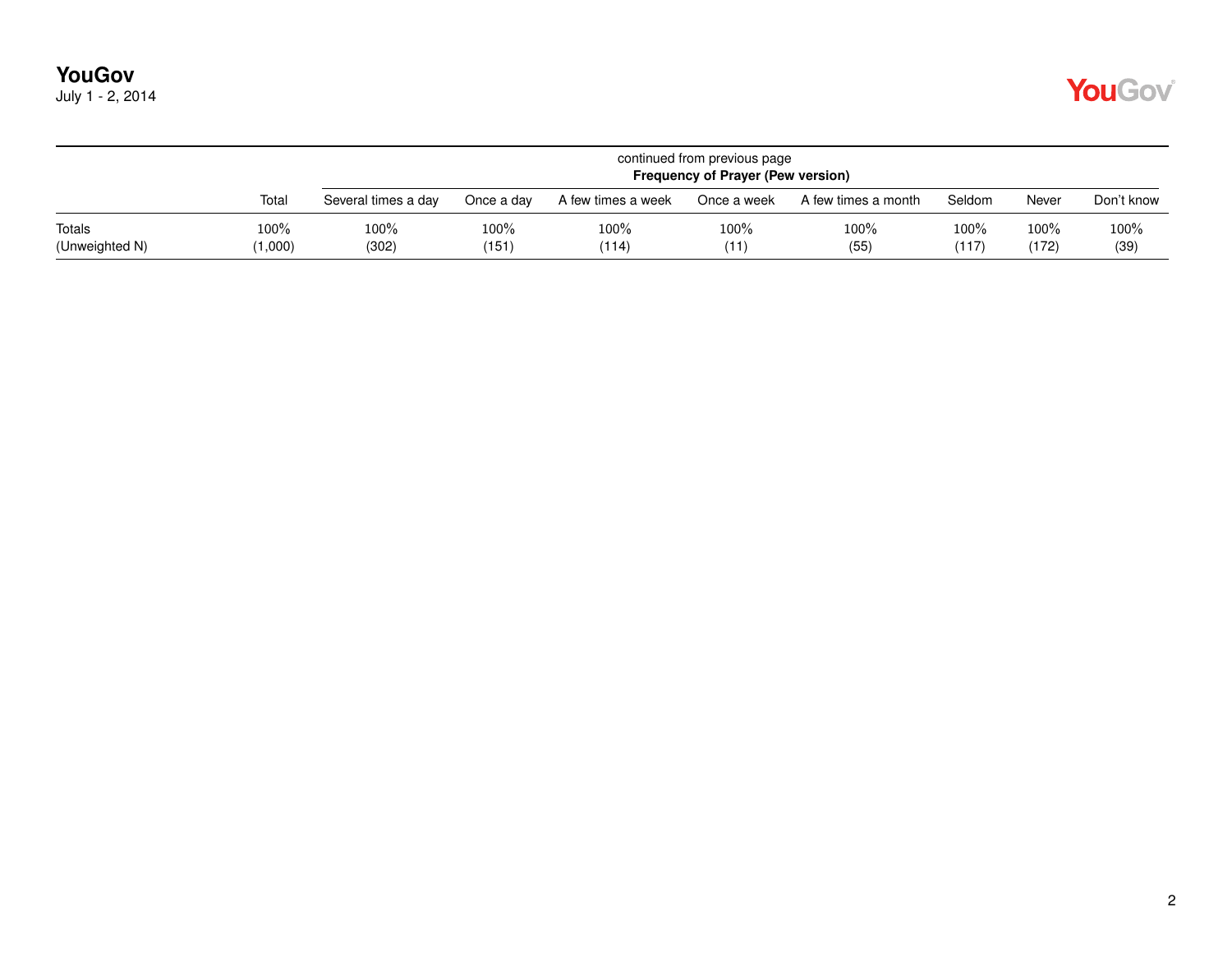#### **2. Respondent support – Legal abortion**

|                          |               | <b>Gender</b> |               |               |               | Age           |               | Party ID     |               |               |
|--------------------------|---------------|---------------|---------------|---------------|---------------|---------------|---------------|--------------|---------------|---------------|
|                          | Total         | Male          | Female        | 18-29         | 30-44         | 45-64         | $65+$         | Democrat     | Independent   | Republican    |
| Support                  | 48%           | 51%           | 46%           | 54%           | 52%           | 45%           | 43%           | 65%          | 48%           | 24%           |
| Oppose                   | 36%           | 35%           | 38%           | 37%           | 33%           | 36%           | 41%           | 23%          | 35%           | 61%           |
| Not sure                 | 15%           | 14%           | 16%           | 9%            | 15%           | 18%           | 16%           | 12%          | 17%           | 15%           |
| Totals<br>(Unweighted N) | 100%<br>1,000 | 100%<br>(472) | 100%<br>(528) | 100%<br>(173) | 100%<br>(264) | 100%<br>(377) | 100%<br>(186) | 100%<br>(331 | 100%<br>(451) | 100%<br>(218) |

|                                 |                 |               |               |              |               |               | <b>Family Income</b> |               | Region        |               |                  |               |
|---------------------------------|-----------------|---------------|---------------|--------------|---------------|---------------|----------------------|---------------|---------------|---------------|------------------|---------------|
|                                 | Total           | White         | <b>Black</b>  | Hispanic     | Under 40      | 40-80         | 80-100               | $100+$        | Northeast     | Midwest       | South            | West          |
| Support                         | 48%             | 50%           | 42%           | 42%          | 38%           | 59%           | 59%                  | 60%           | 53%           | 46%           | 44%              | 55%           |
| Oppose                          | 36%             | 36%           | 38%           | 35%          | 44%           | 29%           | 34%                  | 32%           | 29%           | 38%           | 41%              | 33%           |
| Not sure                        | 15%             | 13%           | 20%           | 22%          | 19%           | 12%           | 7%                   | 8%            | 18%           | 16%           | 15%              | 13%           |
| <b>Totals</b><br>(Unweighted N) | 100%<br>(1,000) | 100%<br>(789) | 100%<br>(112) | 100%<br>(99) | 100%<br>(366) | 100%<br>(274) | 100%<br>(64)         | 100%<br>(130) | 100%<br>(146) | 100%<br>(216) | $100\%$<br>(377) | 100%<br>(261) |

|                |         | <b>Religion</b> |          |                |                     |       | <b>Born Again (Pew version)</b> |  |  |
|----------------|---------|-----------------|----------|----------------|---------------------|-------|---------------------------------|--|--|
|                | Total   | Protestant      | Catholic | Other religion | Agnostic or Athiest | Yes   | No                              |  |  |
| Support        | 48%     | 31%             | 41%      | 62%            | 90%                 | 22%   | 60%                             |  |  |
| Oppose         | 36%     | 53%             | 45%      | 20%            | 3%                  | 61%   | 25%                             |  |  |
| Not sure       | 15%     | 16%             | 14%      | 18%            | 6%                  | 17%   | 15%                             |  |  |
| Totals         | 100%    | 100%            | 100%     | 100%           | 100%                | 100%  | 100%                            |  |  |
| (Unweighted N) | (1,000) | (408)           | (176)    | (267)          | (109)               | (312) | (649)                           |  |  |

|          |       | <b>Frequency of Prayer (Pew version)</b> |            |                    |                            |                     |        |       |            |  |  |
|----------|-------|------------------------------------------|------------|--------------------|----------------------------|---------------------|--------|-------|------------|--|--|
|          | Total | Several times a day                      | Once a day | A few times a week | Once a week                | A few times a month | Seldom | Never | Don't know |  |  |
| Support  | 48%   | 26%                                      | 42%        | 45%                | 36%                        | 38%                 | 72%    | 76%   | 53%        |  |  |
| Oppose   | 36%   | 61%                                      | 41%        | 42%                | 15%                        | 25%                 | 18%    | $8\%$ | 46%        |  |  |
| Not sure | 15%   | 13%                                      | 17%        | 13%                | 49%                        | 38%                 | 10%    | 16%   | $2\%$      |  |  |
|          |       |                                          |            |                    | continued on the next page |                     |        |       |            |  |  |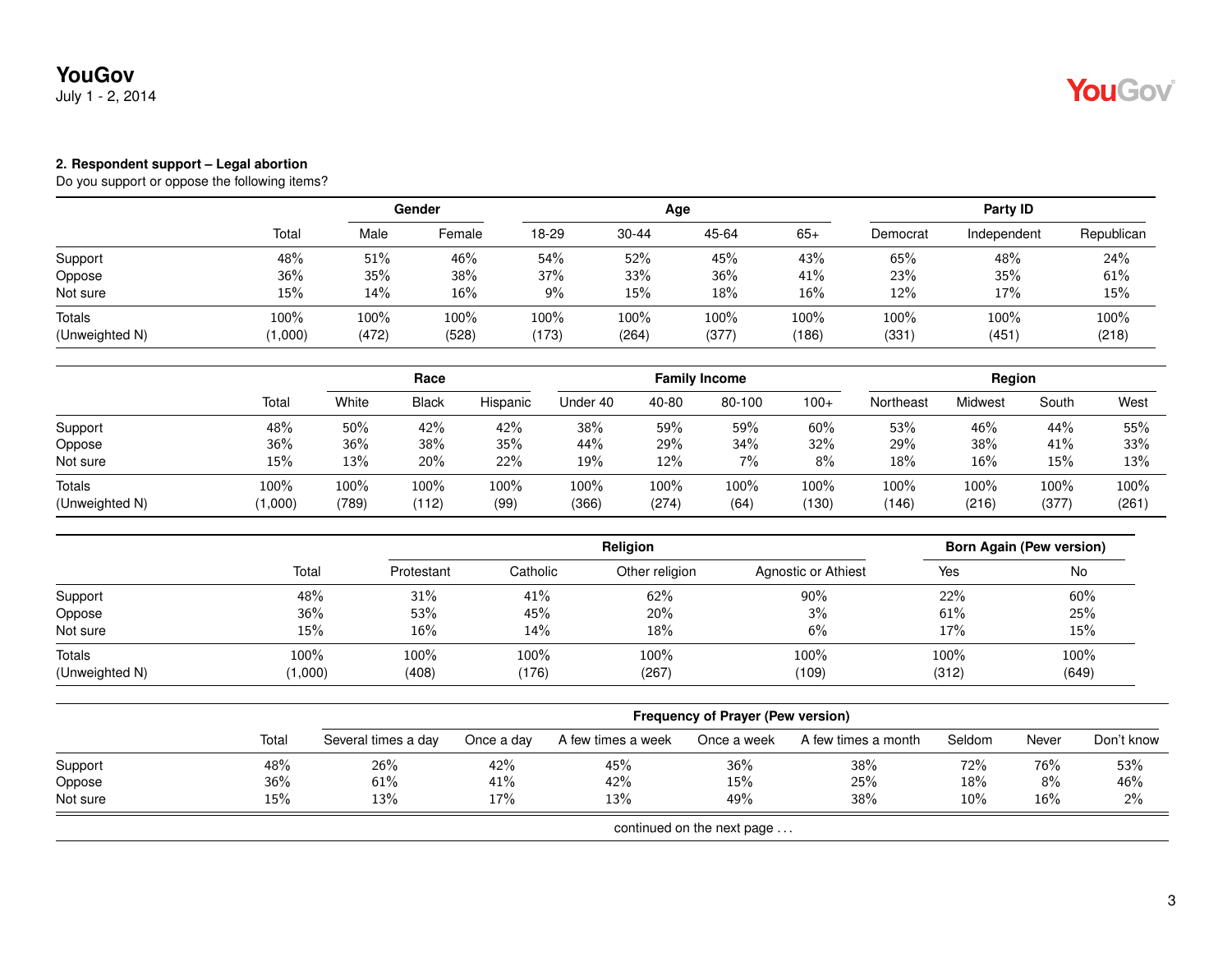|  | July 1 - 2, 2014 |
|--|------------------|
|--|------------------|

|                          |                 |                     | continued from previous page<br><b>Frequency of Prayer (Pew version)</b> |                    |              |                     |               |                  |              |  |  |  |
|--------------------------|-----------------|---------------------|--------------------------------------------------------------------------|--------------------|--------------|---------------------|---------------|------------------|--------------|--|--|--|
|                          | Total           | Several times a day | Once a day                                                               | A few times a week | Once a week  | A few times a month | Seldom        | Never            | Don't know   |  |  |  |
| Totals<br>(Unweighted N) | 100%<br>(1,000) | 100%<br>(302)       | 100%<br>(151)                                                            | 100%<br>(114)      | 100%<br>(11) | 100%<br>(55)        | 100%<br>(117) | $100\%$<br>(172) | 100%<br>(39) |  |  |  |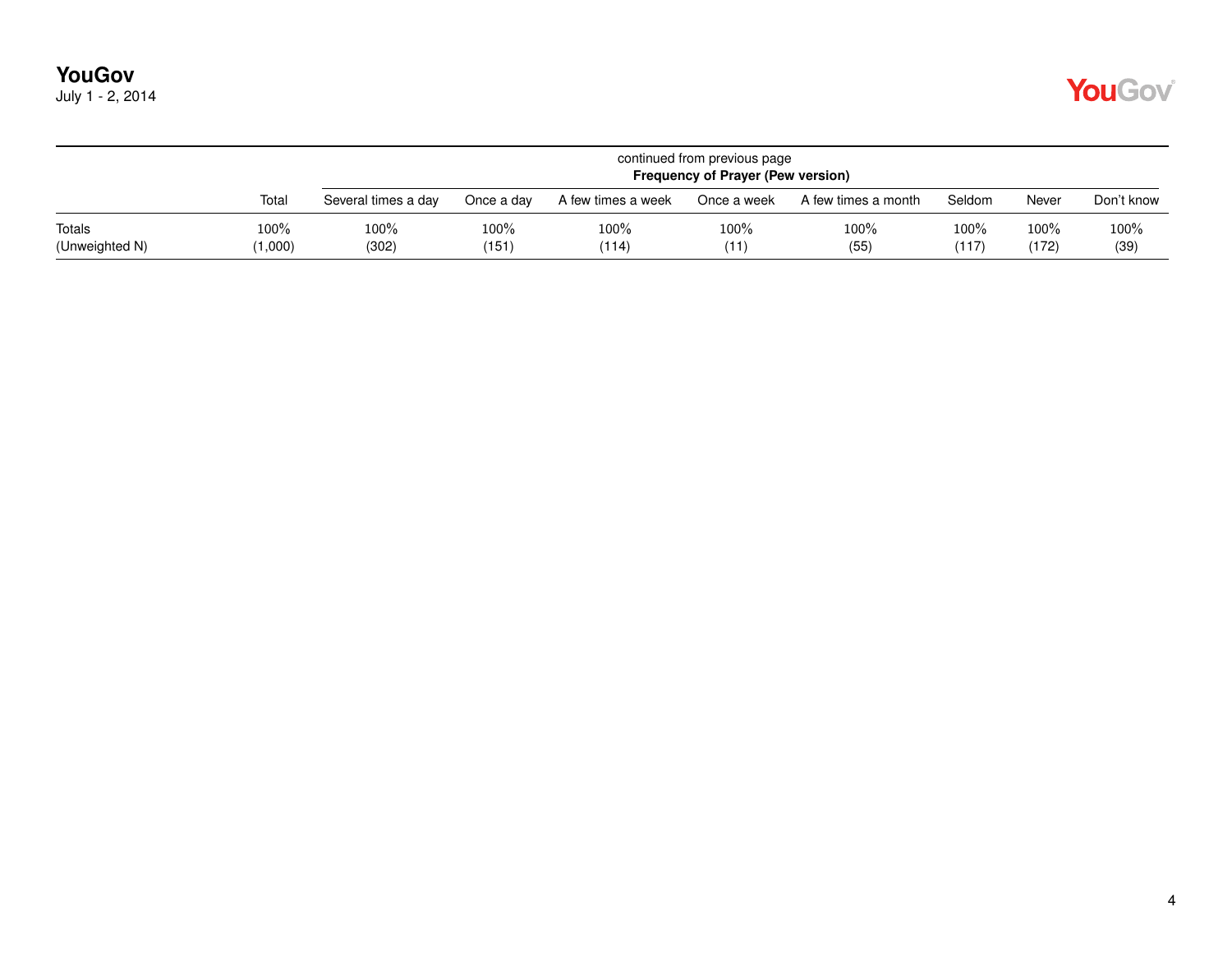### **YouGov** July 1 - 2, 2014

#### **3. Respondent support – Death penalty for murderers**

|                          |               | Gender        |               | Age           |               |               |               | Party ID     |               |               |  |
|--------------------------|---------------|---------------|---------------|---------------|---------------|---------------|---------------|--------------|---------------|---------------|--|
|                          | Total         | Male          | Female        | 18-29         | $30 - 44$     | 45-64         | $65+$         | Democrat     | Independent   | Republican    |  |
| Support                  | 58%           | 60%           | 57%           | 46%           | 56%           | 63%           | 67%           | 50%          | 60%           | 68%           |  |
| Oppose                   | 23%           | 21%           | 24%           | 33%           | 24%           | 18%           | 17%           | 29%          | 20%           | 20%           |  |
| Not sure                 | 19%           | 19%           | 19%           | 20%           | 20%           | 19%           | 16%           | 22%          | 20%           | 12%           |  |
| Totals<br>(Unweighted N) | 100%<br>(999) | 100%<br>(472) | 100%<br>(527) | 100%<br>(173) | 100%<br>(264) | 100%<br>(376) | 100%<br>(186) | 100%<br>(331 | 100%<br>(450) | 100%<br>(218) |  |

|                                 |               |               | Race          |              | <b>Family Income</b> |               |              |               | Region        |               |               |               |
|---------------------------------|---------------|---------------|---------------|--------------|----------------------|---------------|--------------|---------------|---------------|---------------|---------------|---------------|
|                                 | Total         | White         | <b>Black</b>  | Hispanic     | Under 40             | 40-80         | 80-100       | $100+$        | Northeast     | Midwest       | South         | West          |
| Support                         | 58%           | 62%           | 37%           | 58%          | 52%                  | 63%           | 63%          | 69%           | 59%           | 64%           | 57%           | 55%           |
| Oppose                          | 23%           | 22%           | 28%           | 20%          | 23%                  | 23%           | 28%          | 19%           | 18%           | 19%           | 24%           | 27%           |
| Not sure                        | 19%           | 16%           | 35%           | 21%          | 25%                  | 15%           | 9%           | 12%           | 23%           | 16%           | 19%           | 18%           |
| <b>Totals</b><br>(Unweighted N) | 100%<br>(999) | 100%<br>(788) | 100%<br>(112) | 100%<br>(99) | 100%<br>(366)        | 100%<br>(273) | 100%<br>(64) | 100%<br>(130) | 100%<br>(146) | 100%<br>(216) | 100%<br>(376) | 100%<br>(261) |

|                          |                  |               |               |                  | <b>Born Again (Pew version)</b> |               |               |
|--------------------------|------------------|---------------|---------------|------------------|---------------------------------|---------------|---------------|
|                          | Total            | Protestant    | Catholic      | Other religion   | Agnostic or Athiest             | Yes           | No            |
| Support                  | 58%              | 59%           | 66%           | 54%              | 48%                             | 60%           | 57%           |
| Oppose                   | 23%              | 24%           | 23%           | 20%              | 29%                             | 22%           | 23%           |
| Not sure                 | 19%              | 17%           | 12%           | 26%              | 23%                             | 18%           | 20%           |
| Totals<br>(Unweighted N) | $100\%$<br>(999) | 100%<br>(407) | 100%<br>(176) | $100\%$<br>(267) | 100%<br>(109)                   | 100%<br>(312) | 100%<br>(648) |

|          |                            | <b>Frequency of Prayer (Pew version)</b> |            |                    |             |                     |        |       |            |  |  |  |
|----------|----------------------------|------------------------------------------|------------|--------------------|-------------|---------------------|--------|-------|------------|--|--|--|
|          | Total                      | Several times a day                      | Once a day | A few times a week | Once a week | A few times a month | Seldom | Never | Don't know |  |  |  |
| Support  | 58%                        | 61%                                      | 66%        | 61%                | 18%         | 69%                 | 50%    | 52%   | 51%        |  |  |  |
| Oppose   | 23%                        | 22%                                      | 16%        | 28%                | 12%         | 16%                 | 35%    | 21%   | 29%        |  |  |  |
| Not sure | 19%                        | 17%                                      | 19%        | 12%                | 70%         | 15%                 | 15%    | 27%   | 20%        |  |  |  |
|          | continued on the next page |                                          |            |                    |             |                     |        |       |            |  |  |  |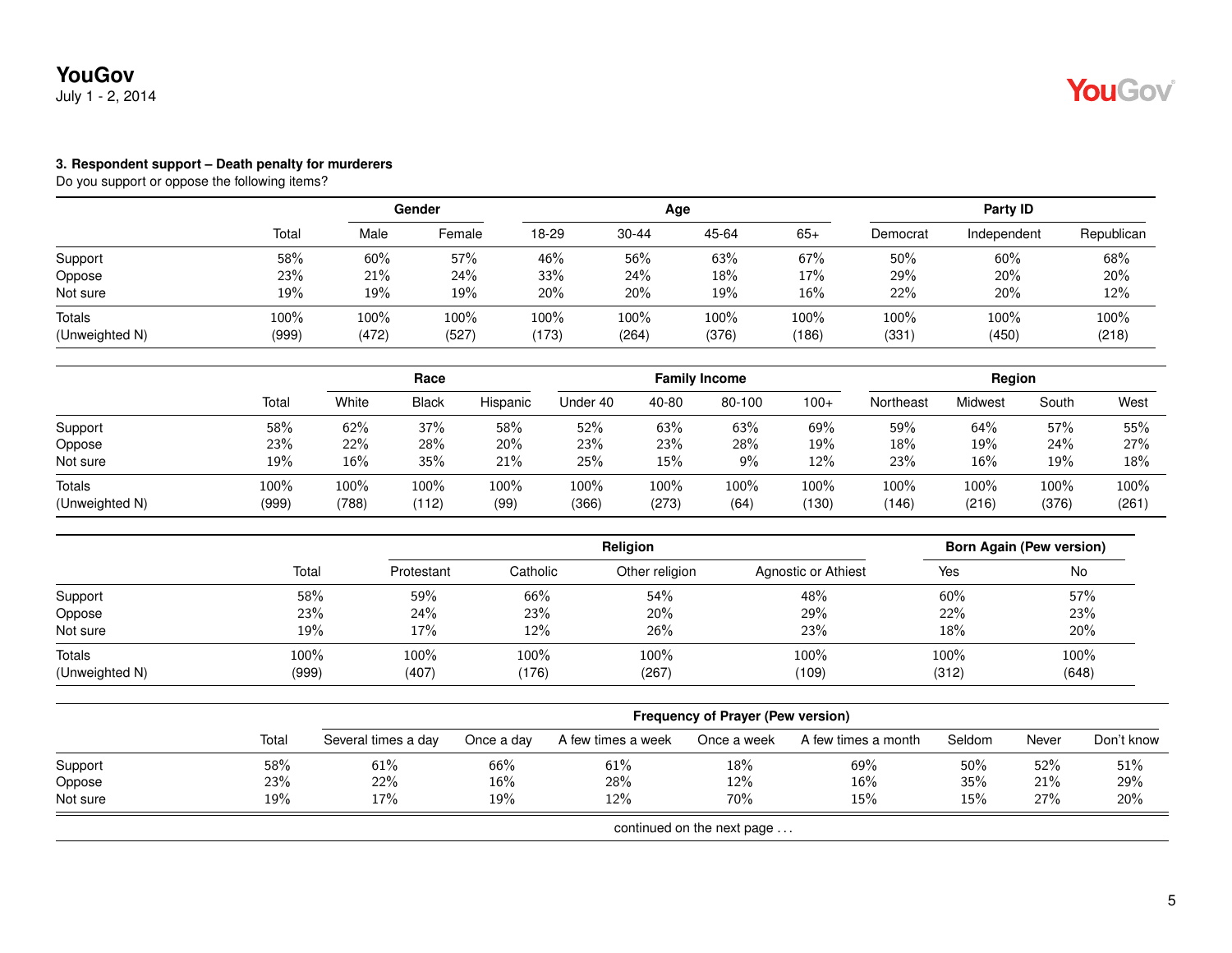| July 1 - 2, 2014 |  |  |  |
|------------------|--|--|--|
|------------------|--|--|--|

|                          |                  |                     | continued from previous page<br><b>Frequency of Prayer (Pew version)</b> |                    |              |                     |               |               |              |  |  |  |
|--------------------------|------------------|---------------------|--------------------------------------------------------------------------|--------------------|--------------|---------------------|---------------|---------------|--------------|--|--|--|
|                          | Total            | Several times a day | Once a day                                                               | A few times a week | Once a week  | A few times a month | Seldom        | Never         | Don't know   |  |  |  |
| Totals<br>(Unweighted N) | $100\%$<br>(999) | 100%<br>(301)       | $100\%$<br>(151)                                                         | $100\%$<br>(114)   | 100%<br>(11) | 100%<br>(55)        | 100%<br>(117) | 100%<br>(172) | 100%<br>(39) |  |  |  |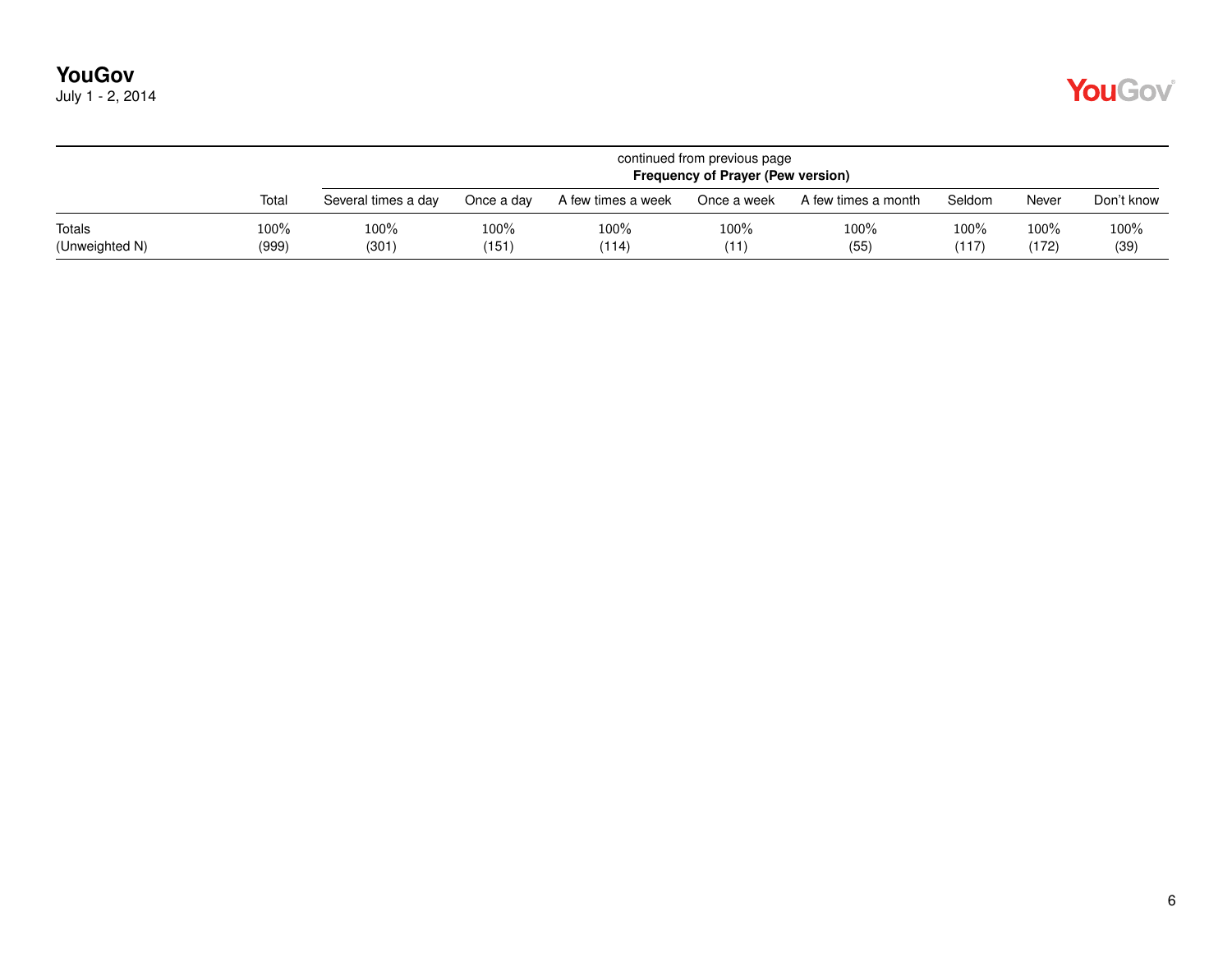#### **4. Respondent support – Stricter gun laws**

|                          |               | Gender        |               | Age           |               |               |               | Party ID      |               |               |  |
|--------------------------|---------------|---------------|---------------|---------------|---------------|---------------|---------------|---------------|---------------|---------------|--|
|                          | Total         | Male          | Female        | 18-29         | 30-44         | 45-64         | $65+$         | Democrat      | Independent   | Republican    |  |
| Support                  | 51%           | 45%           | 56%           | 50%           | 52%           | 52%           | 49%           | 82%           | 44%           | 19%           |  |
| Oppose                   | 36%           | 42%           | 31%           | 32%           | 36%           | 34%           | 45%           | 8%            | 42%           | 67%           |  |
| Not sure                 | 13%           | 13%           | 13%           | 19%           | 12%           | 13%           | 6%            | 10%           | 14%           | 14%           |  |
| Totals<br>(Unweighted N) | 100%<br>(998) | 100%<br>(471) | 100%<br>(527) | 100%<br>(173) | 100%<br>(264) | 100%<br>(376) | 100%<br>(185) | 100%<br>(330) | 100%<br>(451) | 100%<br>(217) |  |

|                                 |               | Race          |               |              | <b>Family Income</b> |               |              |               | Region        |               |               |               |
|---------------------------------|---------------|---------------|---------------|--------------|----------------------|---------------|--------------|---------------|---------------|---------------|---------------|---------------|
|                                 | Total         | White         | <b>Black</b>  | Hispanic     | Under 40             | 40-80         | 80-100       | $100+$        | Northeast     | Midwest       | South         | West          |
| Support                         | 51%           | 47%           | 73%           | 55%          | 50%                  | 57%           | 57%          | 53%           | 55%           | 52%           | 49%           | 50%           |
| Oppose                          | 36%           | 41%           | 12%           | 27%          | 35%                  | 30%           | 36%          | 42%           | 33%           | 37%           | 37%           | 37%           |
| Not sure                        | 13%           | 12%           | 15%           | 18%          | 16%                  | 13%           | 6%           | 5%            | 12%           | 11%           | 14%           | 13%           |
| <b>Totals</b><br>(Unweighted N) | 100%<br>(998) | 100%<br>(787) | 100%<br>(112) | 100%<br>(99) | 100%<br>(365)        | 100%<br>(274) | 100%<br>(64) | 100%<br>(129) | 100%<br>(146) | 100%<br>(216) | 100%<br>(377) | 100%<br>(259) |

|                |       |            |          | <b>Born Again (Pew version)</b> |                     |       |       |
|----------------|-------|------------|----------|---------------------------------|---------------------|-------|-------|
|                | Total | Protestant | Catholic | Other religion                  | Agnostic or Athiest | Yes   | No    |
| Support        | 51%   | 44%        | 55%      | 54%                             | 65%                 | 43%   | 55%   |
| Oppose         | 36%   | 44%        | 37%      | 29%                             | 19%                 | 44%   | 32%   |
| Not sure       | 13%   | 12%        | 8%       | 16%                             | 16%                 | 12%   | 13%   |
| Totals         | 100%  | 100%       | 100%     | 100%                            | 100%                | 100%  | 100%  |
| (Unweighted N) | (998) | (407)      | (175)    | (267)                           | (109)               | (312) | (647) |

|          |                            | Frequency of Prayer (Pew version) |            |                    |             |                     |        |       |            |  |  |  |
|----------|----------------------------|-----------------------------------|------------|--------------------|-------------|---------------------|--------|-------|------------|--|--|--|
|          | Totai                      | Several times a day               | Once a day | A few times a week | Once a week | A few times a month | Seldom | Never | Don't know |  |  |  |
| Support  | 51%                        | 45%                               | 55%        | 53%                | 52%         | 46%                 | 58%    | 54%   | 45%        |  |  |  |
| Oppose   | 36%                        | 46%                               | 32%        | $36\%$             | 13%         | 38%                 | 32%    | 24%   | $50\%$     |  |  |  |
| Not sure | 13%                        | 9%                                | 13%        | 11%                | 35%         | 15%                 | 10%    | 22%   | 5%         |  |  |  |
|          | continued on the next page |                                   |            |                    |             |                     |        |       |            |  |  |  |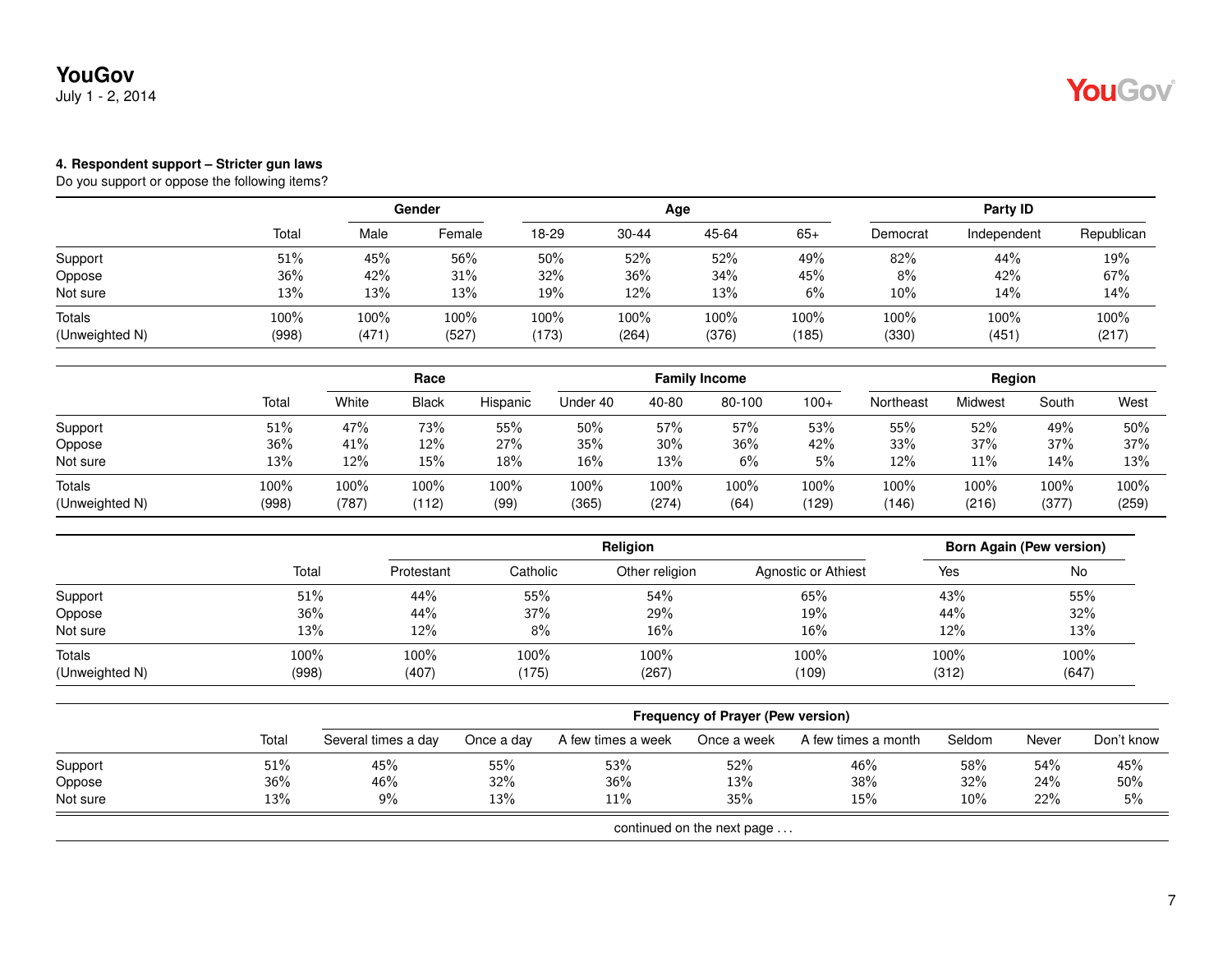| July 1 - 2, 2014 |  |  |  |
|------------------|--|--|--|
|------------------|--|--|--|

|                          |                  |                     | continued from previous page<br><b>Frequency of Prayer (Pew version)</b> |                    |              |                     |               |               |              |  |  |  |
|--------------------------|------------------|---------------------|--------------------------------------------------------------------------|--------------------|--------------|---------------------|---------------|---------------|--------------|--|--|--|
|                          | Total            | Several times a day | Once a day                                                               | A few times a week | Once a week  | A few times a month | Seldom        | Never         | Don't know   |  |  |  |
| Totals<br>(Unweighted N) | $100\%$<br>(998) | 100%<br>(302)       | $100\%$<br>(150)                                                         | $100\%$<br>(114)   | 100%<br>(11) | 100%<br>(55)        | 100%<br>(116) | 100%<br>(172) | 100%<br>(39) |  |  |  |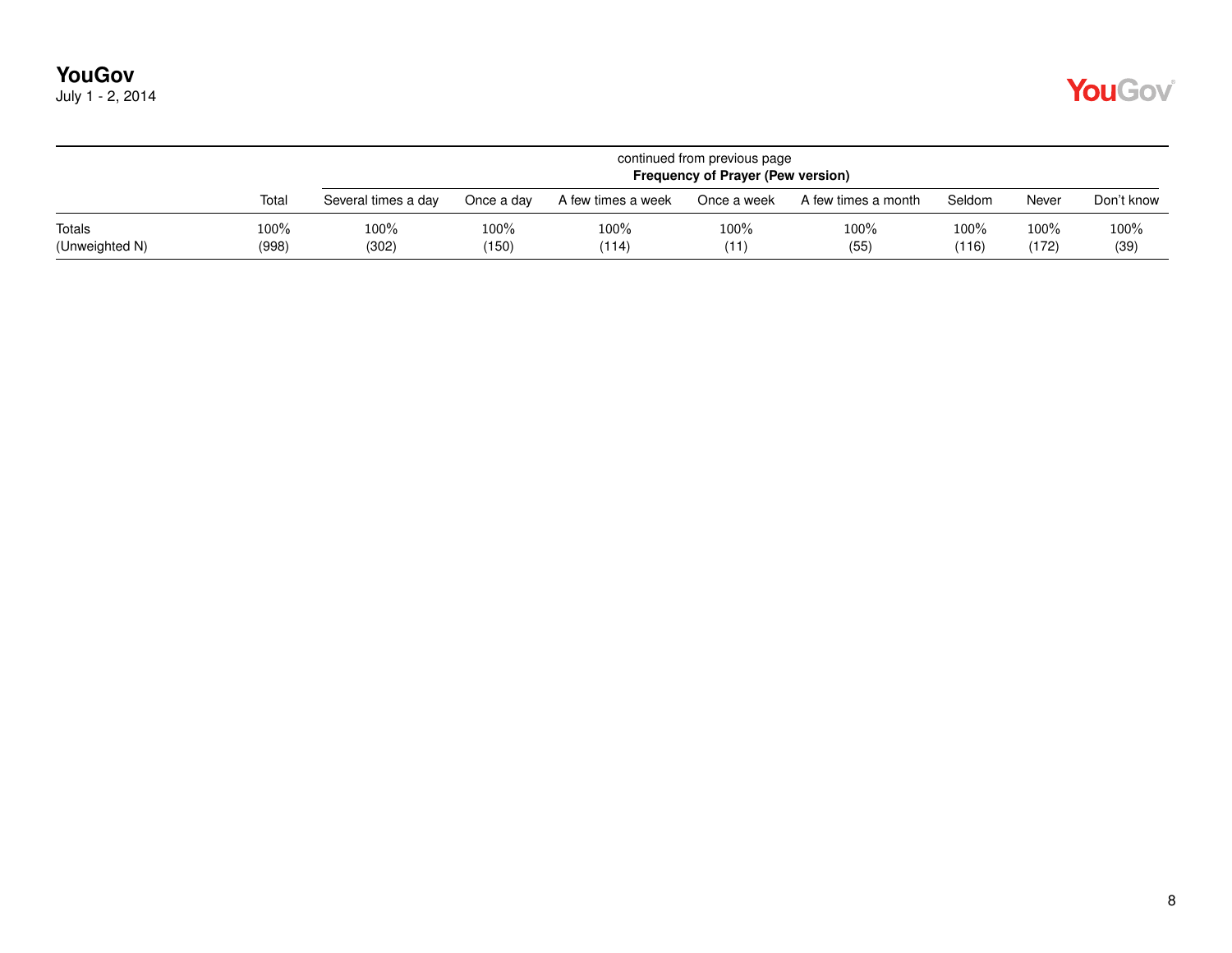### **YouGov** July 1 - 2, 2014

#### **5. Respondent support – High taxes on the wealthy**

|                          |               | Gender        |               |                  |               | Age           |               | Party ID     |               |               |  |
|--------------------------|---------------|---------------|---------------|------------------|---------------|---------------|---------------|--------------|---------------|---------------|--|
|                          | Total         | Male          | Female        | 18-29            | $30 - 44$     | 45-64         | $65+$         | Democrat     | Independent   | Republican    |  |
| Support                  | 56%           | 56%           | 57%           | 54%              | 56%           | 61%           | 50%           | 81%          | 52%           | 28%           |  |
| Oppose                   | 28%           | 32%           | 24%           | 24%              | 27%           | 25%           | 40%           | 8%           | 29%           | 57%           |  |
| Not sure                 | 16%           | 13%           | 19%           | 22%              | 17%           | 14%           | $10\%$        | 11%          | 19%           | 15%           |  |
| Totals<br>(Unweighted N) | 100%<br>1,000 | 100%<br>(472) | 100%<br>(528) | $100\%$<br>(173) | 100%<br>(264) | 100%<br>(377) | 100%<br>(186) | 100%<br>(331 | 100%<br>(451) | 100%<br>(218) |  |

|                                 |                 | Race          |               |              |               |               | <b>Family Income</b> |               | Region        |               |                  |               |
|---------------------------------|-----------------|---------------|---------------|--------------|---------------|---------------|----------------------|---------------|---------------|---------------|------------------|---------------|
|                                 | Total           | White         | <b>Black</b>  | Hispanic     | Under 40      | 40-80         | 80-100               | $100+$        | Northeast     | Midwest       | South            | West          |
| Support                         | 56%             | 55%           | 63%           | 55%          | 56%           | 66%           | 51%                  | 50%           | 59%           | 58%           | 53%              | 58%           |
| Oppose                          | 28%             | 30%           | 23%           | 18%          | 23%           | 21%           | 36%                  | 42%           | 24%           | 25%           | 33%              | 26%           |
| Not sure                        | 16%             | 14%           | 14%           | 27%          | 22%           | 13%           | 12%                  | $7\%$         | 17%           | 17%           | 15%              | 16%           |
| <b>Totals</b><br>(Unweighted N) | 100%<br>(1,000) | 100%<br>(789) | 100%<br>(112) | 100%<br>(99) | 100%<br>(366) | 100%<br>(274) | 100%<br>(64)         | 100%<br>(130) | 100%<br>(146) | 100%<br>(216) | $100\%$<br>(377) | 100%<br>(261) |

|                |         |            |          | Born Again (Pew version) |                     |       |       |
|----------------|---------|------------|----------|--------------------------|---------------------|-------|-------|
|                | Total   | Protestant | Catholic | Other religion           | Agnostic or Athiest | Yes   | No    |
| Support        | 56%     | 49%        | 57%      | 61%                      | 74%                 | 48%   | 60%   |
| Oppose         | 28%     | 36%        | 31%      | 19%                      | 11%                 | 35%   | 24%   |
| Not sure       | 16%     | 15%        | 13%      | 20%                      | 15%                 | 17%   | 15%   |
| Totals         | 100%    | 100%       | 100%     | 100%                     | 100%                | 100%  | 100%  |
| (Unweighted N) | (1,000) | (408)      | (176)    | (267)                    | (109)               | (312) | (649) |

|          |       |                     |            |                    | <b>Frequency of Prayer (Pew version)</b> |                     |        |       |            |
|----------|-------|---------------------|------------|--------------------|------------------------------------------|---------------------|--------|-------|------------|
|          | Total | Several times a day | Once a day | A few times a week | Once a week                              | A few times a month | Seldom | Never | Don't know |
| Support  | 56%   | 51%                 | 63%        | 46%                | 18%                                      | 43%                 | 69%    | 64%   | 65%        |
| Oppose   | 28%   | 33%                 | 26%        | 38%                | 63%                                      | 35%                 | 23%    | 13%   | 25%        |
| Not sure | 16%   | $16\%$              | 12%        | 16%                | 19%                                      | 22%                 | 8%     | 23%   | $10\%$     |
|          |       |                     |            |                    | continued on the next page $\dots$       |                     |        |       |            |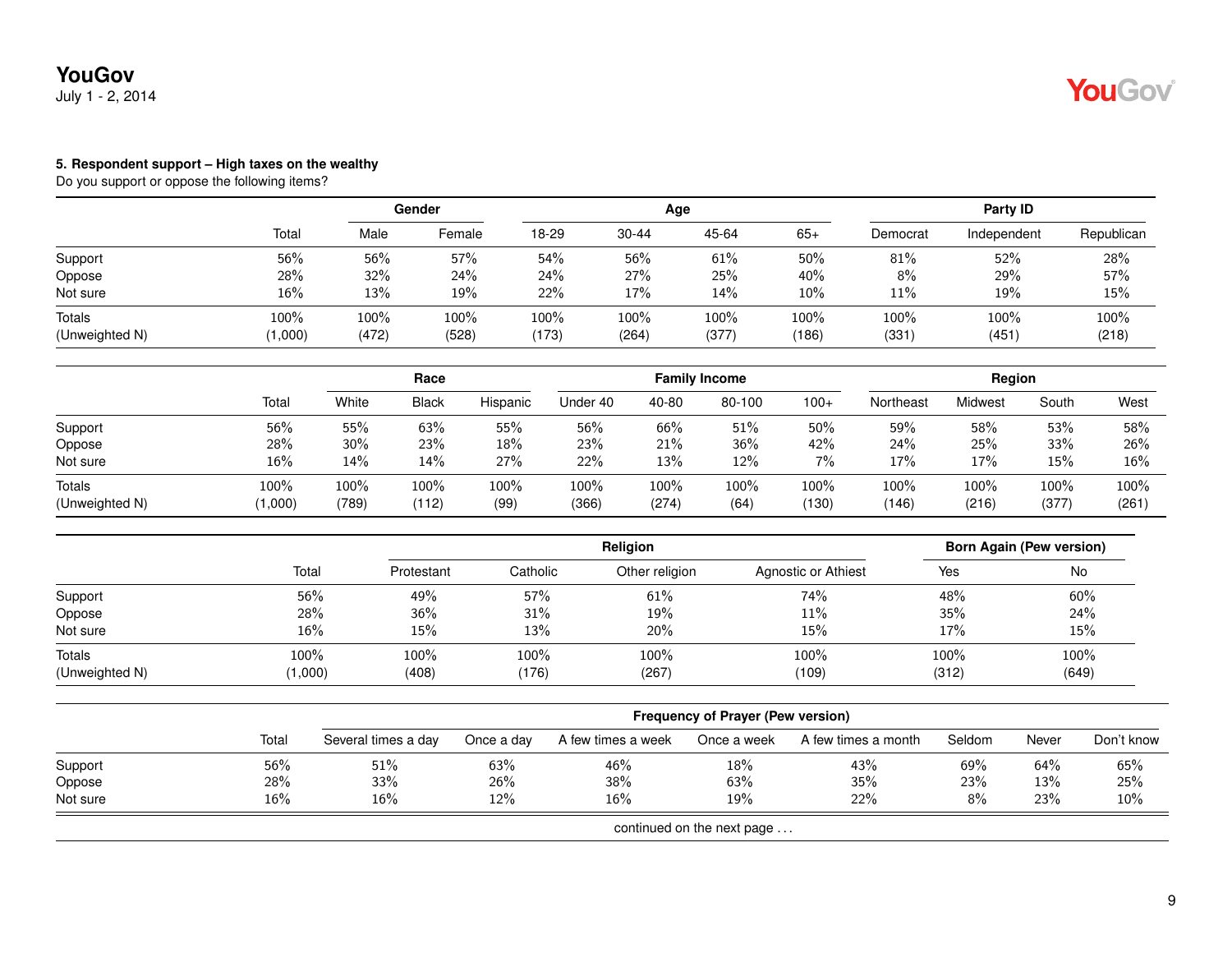|                          |                 |                     |               |                    | continued from previous page<br>Frequency of Prayer (Pew version) |                     |               |                  |              |
|--------------------------|-----------------|---------------------|---------------|--------------------|-------------------------------------------------------------------|---------------------|---------------|------------------|--------------|
|                          | Total           | Several times a day | Once a dav    | A few times a week | Once a week                                                       | A few times a month | Seldom        | Never            | Don't know   |
| Totals<br>(Unweighted N) | 100%<br>(1,000) | 100%<br>(302)       | 100%<br>(151) | 100%<br>(114)      | 100%<br>(11)                                                      | 100%<br>(55)        | 100%<br>(117) | $100\%$<br>(172) | 100%<br>(39) |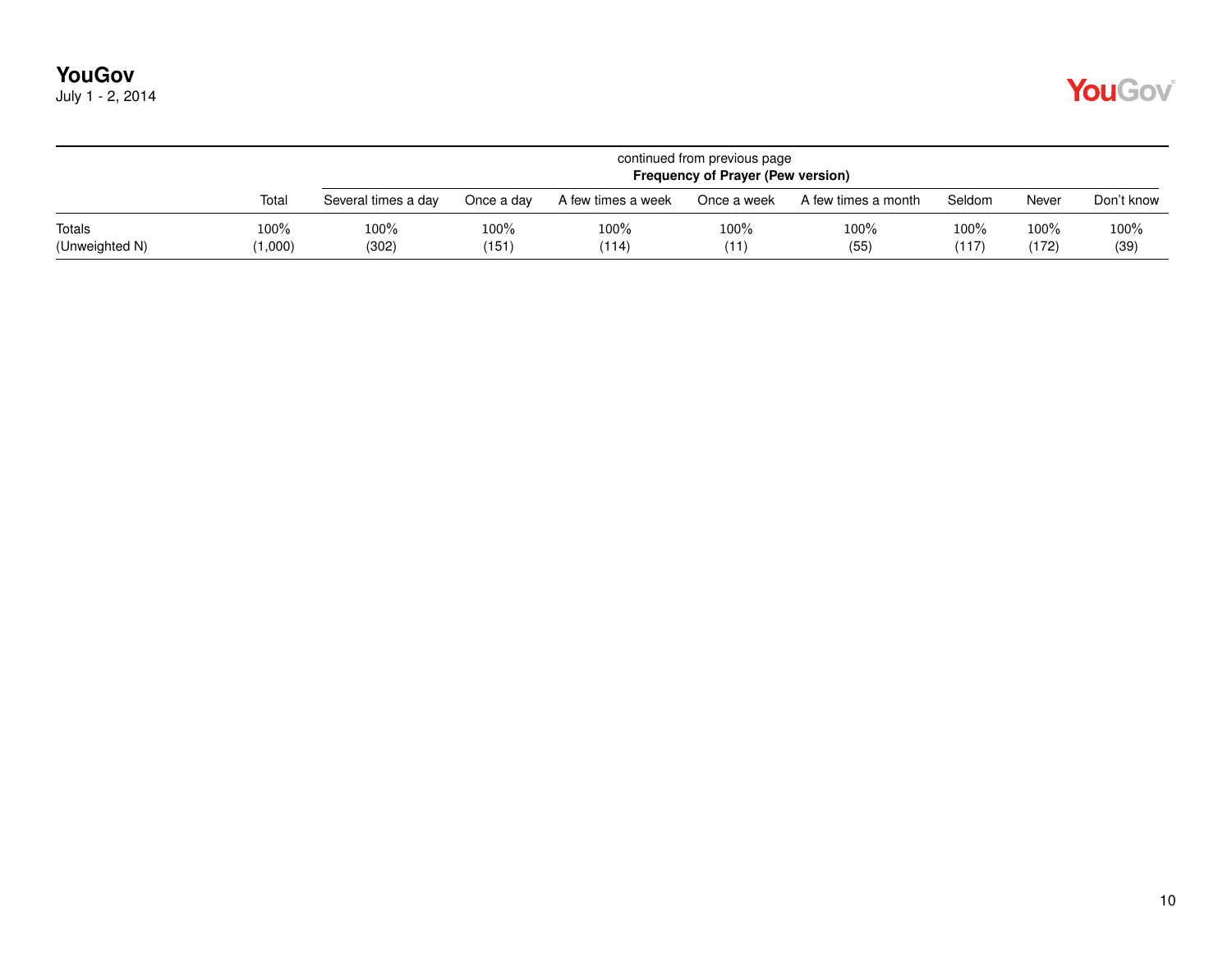### **YouGov** July 1 - 2, 2014

#### **6. Respondent support – Universal healthcare**

|                          |                 | Gender        |               |               |               | Age           | Party ID      |              |               |               |
|--------------------------|-----------------|---------------|---------------|---------------|---------------|---------------|---------------|--------------|---------------|---------------|
|                          | Total           | Male          | Female        | 18-29         | 30-44         | 45-64         | $65+$         | Democrat     | Independent   | Republican    |
| Support                  | 54%             | 54%           | 55%           | 64%           | 57%           | 50%           | 48%           | 85%          | 51%           | 14%           |
| Oppose                   | 30%             | 34%           | 27%           | 20%           | 26%           | 31%           | 47%           | 3%           | 32%           | 68%           |
| Not sure                 | 15%             | 12%           | 18%           | 16%           | 17%           | 19%           | 5%            | 11%          | 17%           | 18%           |
| Totals<br>(Unweighted N) | 100%<br>(1,000) | 100%<br>(472) | 100%<br>(528) | 100%<br>(173) | 100%<br>(264) | 100%<br>(377) | 100%<br>(186) | 100%<br>(331 | 100%<br>(451) | 100%<br>(218) |

|                                 |                 | Race          |               |              |               | <b>Family Income</b> |              | Region        |               |               |               |               |
|---------------------------------|-----------------|---------------|---------------|--------------|---------------|----------------------|--------------|---------------|---------------|---------------|---------------|---------------|
|                                 | Tota            | White         | <b>Black</b>  | Hispanic     | Under 40      | 40-80                | 80-100       | $100+$        | Northeast     | Midwest       | South         | West          |
| Support                         | 54%             | 49%           | 79%           | $61\%$       | 50%           | 64%                  | 50%          | 57%           | 55%           | 55%           | 51%           | 59%           |
| Oppose                          | $30\%$          | 37%           | 4%            | 14%          | 27%           | 27%                  | 41%          | 36%           | 28%           | 26%           | 35%           | 30%           |
| Not sure                        | 15%             | 14%           | 16%           | 24%          | 24%           | 9%                   | 9%           | 7%            | 16%           | 20%           | 15%           | 11%           |
| <b>Totals</b><br>(Unweighted N) | 100%<br>(1,000) | 100%<br>(789) | 100%<br>(112) | 100%<br>(99) | 100%<br>(366) | 100%<br>(274)        | 100%<br>(64) | 100%<br>(130) | 100%<br>(146) | 100%<br>(216) | 100%<br>(377) | 100%<br>(261) |

|                                 |                 |               |               | <b>Born Again (Pew version)</b> |                     |               |               |
|---------------------------------|-----------------|---------------|---------------|---------------------------------|---------------------|---------------|---------------|
|                                 | Total           | Protestant    | Catholic      | Other religion                  | Agnostic or Athiest | Yes           | No            |
| Support                         | 54%             | 46%           | 55%           | 57%                             | 81%                 | 44%           | 59%           |
| Oppose                          | $30\%$          | 40%           | 33%           | 23%                             | 12%                 | 39%           | 27%           |
| Not sure                        | 15%             | 14%           | 13%           | 20%                             | $7\%$               | 17%           | 14%           |
| <b>Totals</b><br>(Unweighted N) | 100%<br>(1,000) | 100%<br>(408) | 100%<br>(176) | 100%<br>(267)                   | 100%<br>(109)       | 100%<br>(312) | 100%<br>(649) |

|          |       |                     |            |                    | <b>Frequency of Prayer (Pew version)</b> |                     |        |       |            |
|----------|-------|---------------------|------------|--------------------|------------------------------------------|---------------------|--------|-------|------------|
|          | Total | Several times a day | Once a day | A few times a week | Once a week                              | A few times a month | Seldom | Never | Don't know |
| Support  | 54%   | 44%                 | 56%        | 56%                | 44%                                      | 43%                 | 63%    | 67%   | 58%        |
| Oppose   | 30%   | 43%                 | 30%        | 33%                | 9%                                       | 36%                 | 24%    | 14%   | 31%        |
| Not sure | 15%   | 12%                 | 14%        | 11%                | 47%                                      | 21%                 | 13%    | 20%   | 10%        |
|          |       |                     |            |                    | continued on the next page               |                     |        |       |            |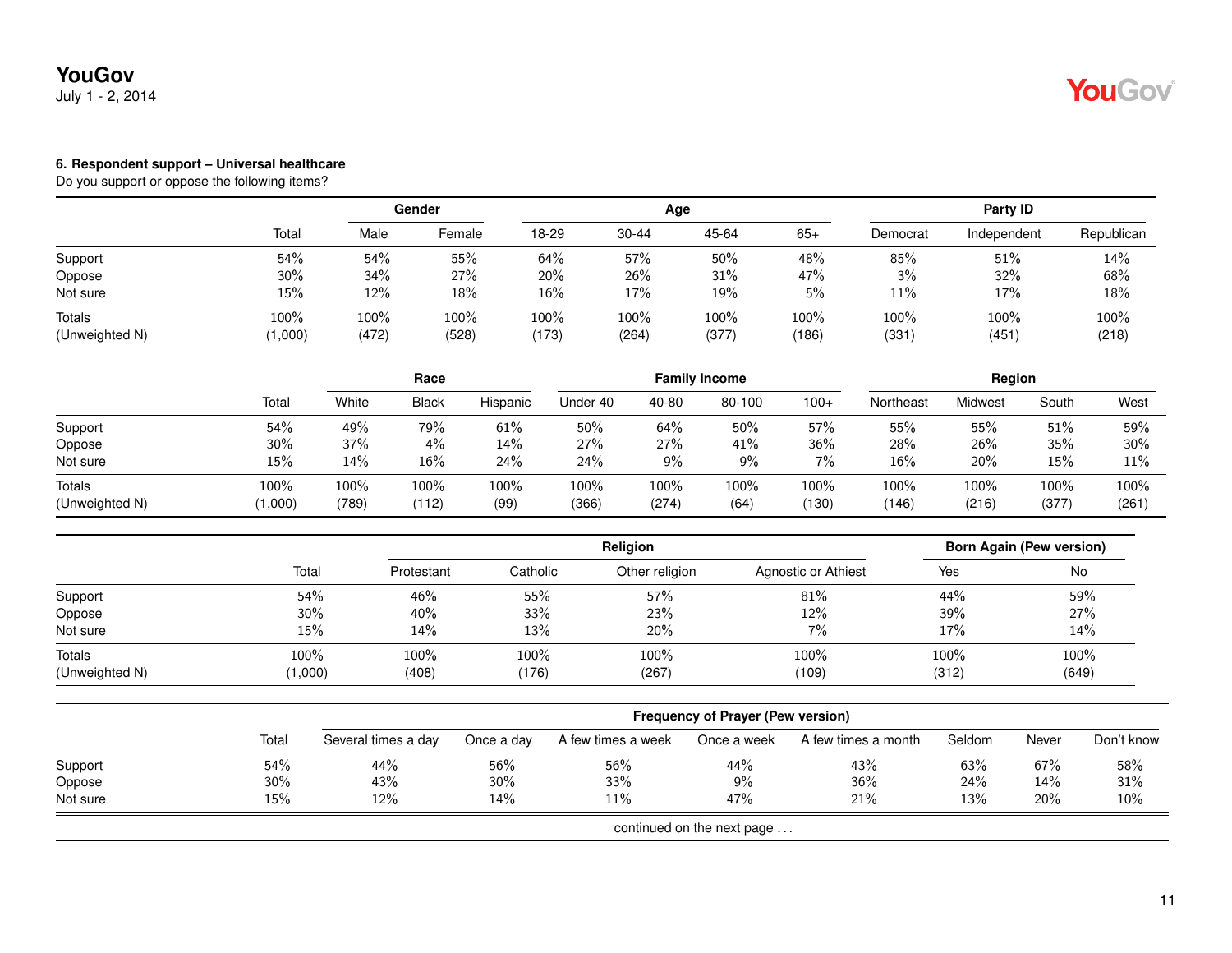|  | July 1 - 2, 2014 |
|--|------------------|
|--|------------------|

|                          |                 |                     |               |                    | continued from previous page<br><b>Frequency of Prayer (Pew version)</b> |                     |               |                  |              |
|--------------------------|-----------------|---------------------|---------------|--------------------|--------------------------------------------------------------------------|---------------------|---------------|------------------|--------------|
|                          | Total           | Several times a day | Once a day    | A few times a week | Once a week                                                              | A few times a month | Seldom        | Never            | Don't know   |
| Totals<br>(Unweighted N) | 100%<br>(1,000) | 100%<br>(302)       | 100%<br>(151) | 100%<br>(114)      | 100%<br>(11)                                                             | 100%<br>(55)        | 100%<br>(117) | $100\%$<br>(172) | 100%<br>(39) |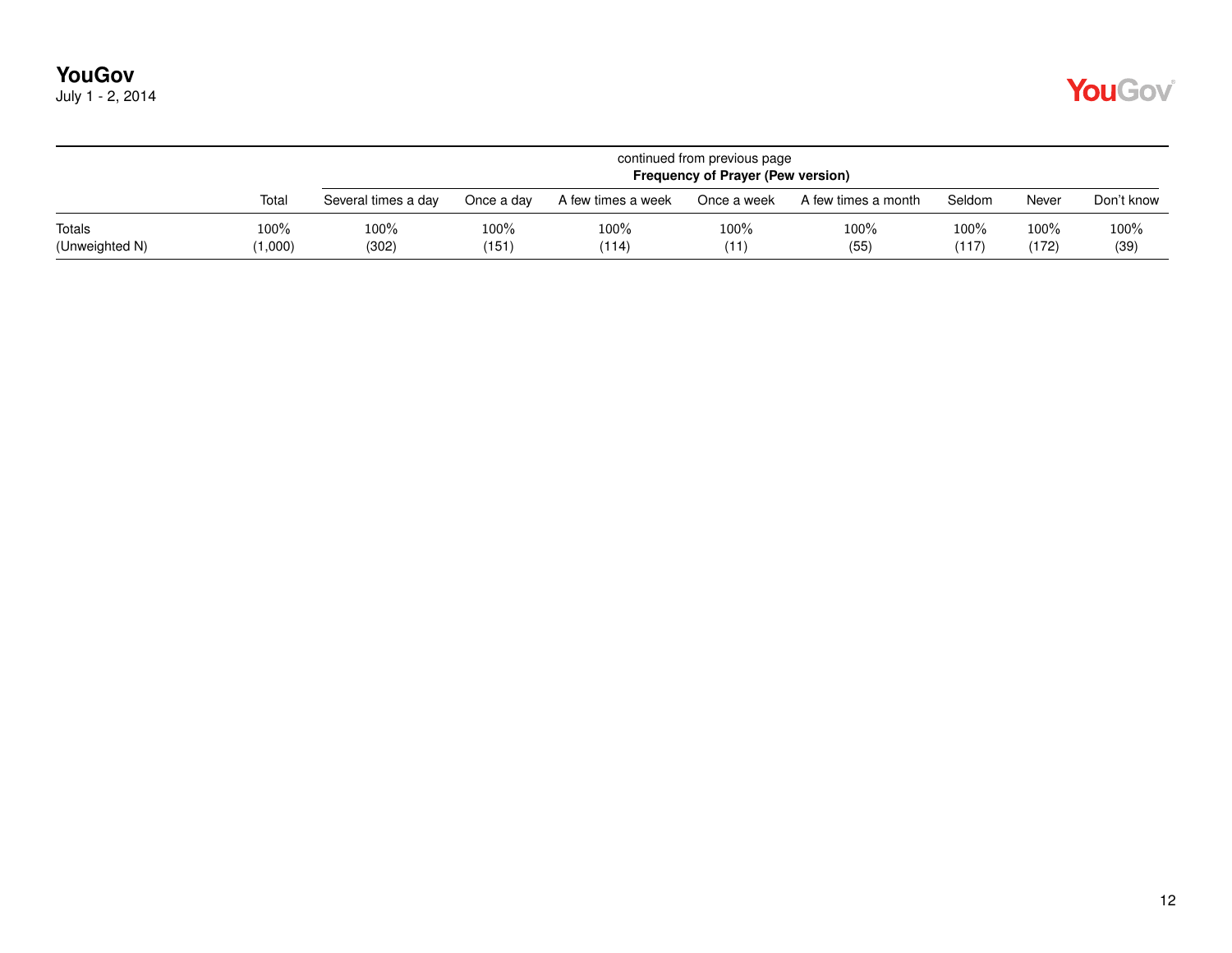### **YouGov** July 1 - 2, 2014

#### **7. Respondent support – Reducing carbon emissions**

|                          |               | Gender        |               |               |               | Age           | Party ID      |              |               |               |
|--------------------------|---------------|---------------|---------------|---------------|---------------|---------------|---------------|--------------|---------------|---------------|
|                          | Total         | Male          | Female        | 18-29         | $30 - 44$     | 45-64         | $65+$         | Democrat     | Independent   | Republican    |
| Support                  | 64%           | 60%           | 67%           | 68%           | 64%           | 62%           | 60%           | 78%          | 64%           | 40%           |
| Oppose                   | 17%           | 23%           | 11%           | 10%           | 12%           | 19%           | 27%           | 4%           | 18%           | 35%           |
| Not sure                 | 20%           | 18%           | 22%           | 22%           | 23%           | 19%           | 13%           | 18%          | 19%           | 25%           |
| Totals<br>(Unweighted N) | 100%<br>(999) | 100%<br>(472) | 100%<br>(527) | 100%<br>(172) | 100%<br>(264) | 100%<br>(377) | 100%<br>(186) | 100%<br>(331 | 100%<br>(451) | 100%<br>(217) |

|                                 |               | Race          |               |              | <b>Family Income</b> |               |              |               | Region        |               |               |               |
|---------------------------------|---------------|---------------|---------------|--------------|----------------------|---------------|--------------|---------------|---------------|---------------|---------------|---------------|
|                                 | Total         | White         | <b>Black</b>  | Hispanic     | Under 40             | 40-80         | 80-100       | $100+$        | Northeast     | Midwest       | South         | West          |
| Support                         | 64%           | 64%           | 63%           | 60%          | 60%                  | 74%           | 59%          | 61%           | 67%           | 61%           | 61%           | 67%           |
| Oppose                          | 17%           | 19%           | 12%           | 9%           | $16\%$               | $11\%$        | 18%          | 24%           | 14%           | 17%           | 20%           | 14%           |
| Not sure                        | 20%           | 17%           | 25%           | 31%          | 23%                  | 15%           | 23%          | 15%           | 19%           | 23%           | 18%           | 19%           |
| <b>Totals</b><br>(Unweighted N) | 100%<br>(999) | 100%<br>(788) | 100%<br>(112) | 100%<br>(99) | 100%<br>(365)        | 100%<br>(274) | 100%<br>(64) | 100%<br>(130) | 100%<br>(146) | 100%<br>(216) | 100%<br>(376) | 100%<br>(261) |

|                |       |            |          | <b>Born Again (Pew version)</b> |                     |       |       |
|----------------|-------|------------|----------|---------------------------------|---------------------|-------|-------|
|                | Total | Protestant | Catholic | Other religion                  | Agnostic or Athiest | Yes   | No    |
| Support        | 64%   | 55%        | 63%      | 70%                             | 85%                 | 54%   | 69%   |
| Oppose         | 17%   | 23%        | 17%      | 12%                             | 6%                  | 25%   | 13%   |
| Not sure       | 20%   | 22%        | 19%      | 18%                             | $9\%$               | 21%   | 18%   |
| Totals         | 100%  | 100%       | 100%     | 100%                            | 100%                | 100%  | 100%  |
| (Unweighted N) | (999) | (407)      | (176)    | (267)                           | (109)               | (312) | (648) |

|          |       | <b>Frequency of Prayer (Pew version)</b> |            |                    |                            |                     |        |       |            |  |  |  |
|----------|-------|------------------------------------------|------------|--------------------|----------------------------|---------------------|--------|-------|------------|--|--|--|
|          | Total | Several times a day                      | Once a day | A few times a week | Once a week                | A few times a month | Seldom | Never | Don't know |  |  |  |
| Support  | 64%   | 59%                                      | 65%        | 61%                | 41%                        | 52%                 | 68%    | 74%   | 71%        |  |  |  |
| Oppose   | 17%   | 21%                                      | 19%        | 24%                | 12%                        | 10%                 | 17%    | $7\%$ | 15%        |  |  |  |
| Not sure | 20%   | 20%                                      | 16%        | 14%                | 47%                        | 38%                 | 15%    | 18%   | 14%        |  |  |  |
|          |       |                                          |            |                    | continued on the next page |                     |        |       |            |  |  |  |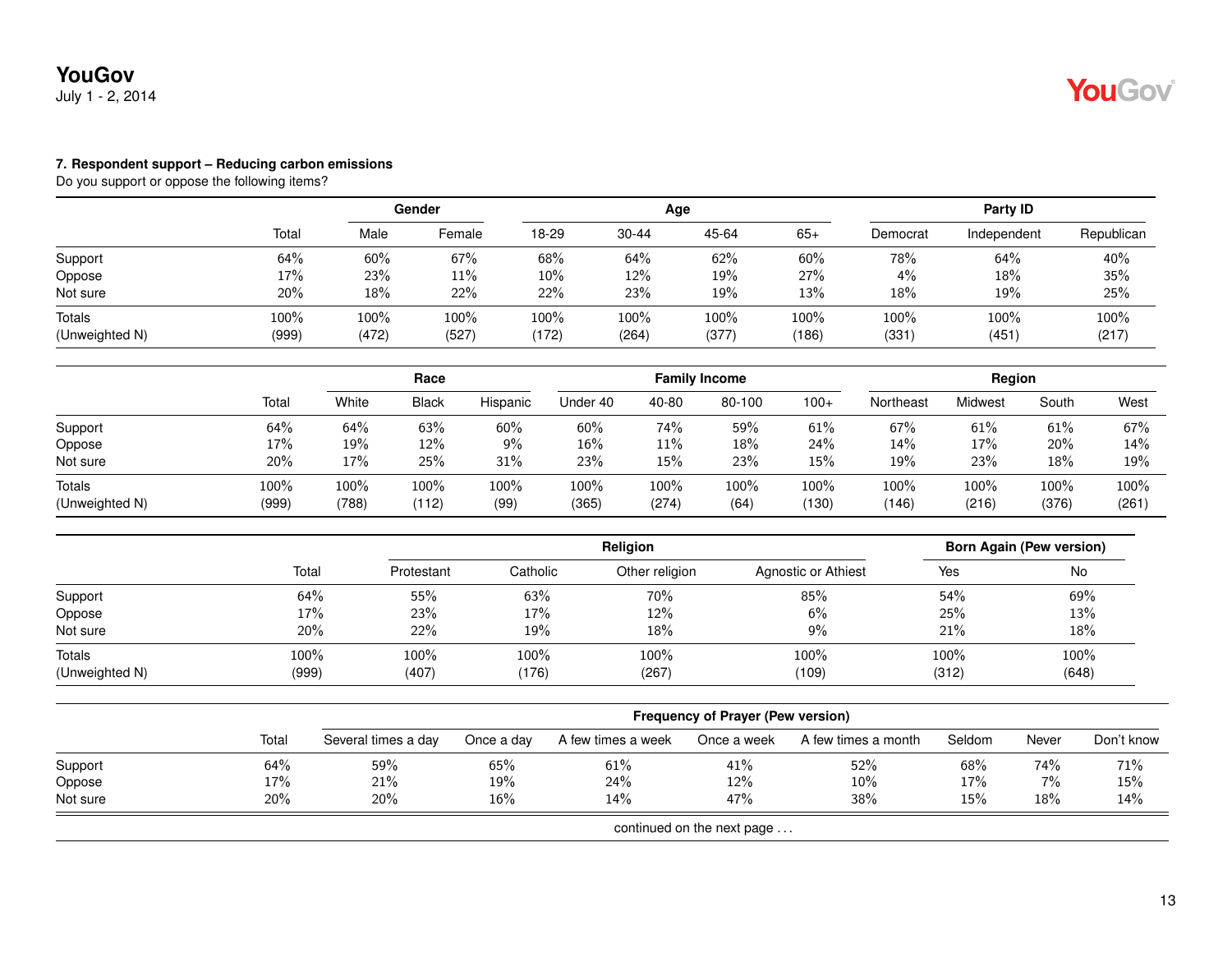| July 1 - 2, 2014 |  |  |  |
|------------------|--|--|--|
|------------------|--|--|--|

|                          |                  |                     | continued from previous page<br><b>Frequency of Prayer (Pew version)</b> |                    |              |                     |               |               |              |  |  |  |  |
|--------------------------|------------------|---------------------|--------------------------------------------------------------------------|--------------------|--------------|---------------------|---------------|---------------|--------------|--|--|--|--|
|                          | Total            | Several times a day | Once a day                                                               | A few times a week | Once a week  | A few times a month | Seldom        | Never         | Don't know   |  |  |  |  |
| Totals<br>(Unweighted N) | $100\%$<br>(999) | 100%<br>(302)       | $100\%$<br>(151)                                                         | $100\%$<br>(113)   | 100%<br>(11) | 100%<br>(55)        | 100%<br>(117) | 100%<br>(172) | 100%<br>(39) |  |  |  |  |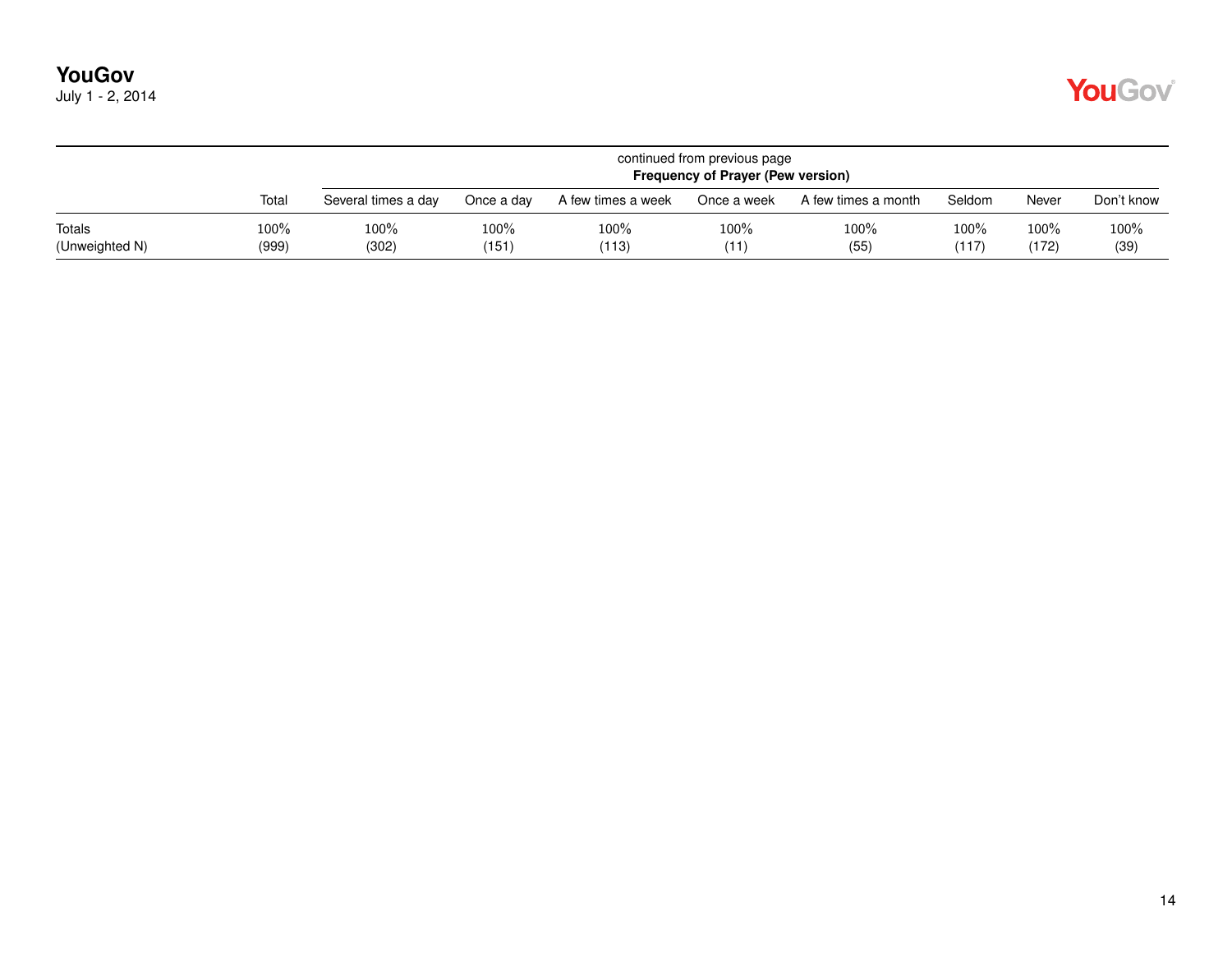July 1 - 2, 2014

### **8. Would Jesus support – Gay marriage**

|                          |               |                  | Gender<br>Age |                  |               |               | Party ID         |               |               |               |
|--------------------------|---------------|------------------|---------------|------------------|---------------|---------------|------------------|---------------|---------------|---------------|
|                          | Total         | Male             | Female        | 18-29            | 30-44         | 45-64         | $65+$            | Democrat      | Independent   | Republican    |
| Support                  | 32%           | 29%              | 35%           | 40%              | 34%           | 31%           | 22%              | 48%           | 32%           | 9%            |
| Oppose                   | 45%           | 46%              | 43%           | 38%              | 41%           | 45%           | 57%              | 27%           | 42%           | 77%           |
| Not sure                 | 23%           | 25%              | 22%           | 21%              | 25%           | 24%           | 21%              | 25%           | 26%           | 13%           |
| Totals<br>(Unweighted N) | 100%<br>(999) | $100\%$<br>(472) | 100%<br>(527) | $100\%$<br>(173) | 100%<br>(263) | 100%<br>(377) | $100\%$<br>(186) | 100%<br>(330) | 100%<br>(451) | 100%<br>(218) |

|                |       |       | Race         |          |          |         | <b>Family Income</b> |        |           | Region  |       |       |
|----------------|-------|-------|--------------|----------|----------|---------|----------------------|--------|-----------|---------|-------|-------|
|                | Total | White | <b>Black</b> | Hispanic | Under 40 | 40-80   | 80-100               | $100+$ | Northeast | Midwest | South | West  |
| Support        | 32%   | 33%   | 28%          | $30\%$   | 25%      | 39%     | 32%                  | 39%    | 38%       | 33%     | 29%   | 33%   |
| Oppose         | 45%   | 44%   | 51%          | 44%      | 48%      | 42%     | 44%                  | 36%    | 40%       | 44%     | 50%   | 39%   |
| Not sure       | 23%   | 23%   | 21%          | 27%      | 27%      | 19%     | 24%                  | 24%    | 22%       | 23%     | 21%   | 28%   |
| <b>Totals</b>  | 100%  | 100%  | 100%         | 100%     | 100%     | $100\%$ | 100%                 | 100%   | 100%      | 100%    | 100%  | 100%  |
| (Unweighted N) | (999) | (788) | (112)        | (99)     | (365)    | (274)   | (64)                 | (130)  | (146)     | (215)   | (377) | (261) |

|                          |               |               |               | <b>Born Again (Pew version)</b> |                     |               |               |
|--------------------------|---------------|---------------|---------------|---------------------------------|---------------------|---------------|---------------|
|                          | Total         | Protestant    | Catholic      | Other religion                  | Agnostic or Athiest | Yes           | No            |
| Support                  | 32%           | 20%           | 32%           | 38%                             | 69%                 | 14%           | 41%           |
| Oppose                   | 45%           | 62%           | 49%           | 34%                             | 5%                  | 74%           | 32%           |
| Not sure                 | 23%           | 18%           | 20%           | 28%                             | 26%                 | 12%           | 27%           |
| Totals<br>(Unweighted N) | 100%<br>(999) | 100%<br>(407) | 100%<br>(176) | 100%<br>(267)                   | 100%<br>(109)       | 100%<br>(312) | 100%<br>(648) |

|                            |       | <b>Frequency of Prayer (Pew version)</b> |            |                    |             |                     |        |        |            |  |  |  |
|----------------------------|-------|------------------------------------------|------------|--------------------|-------------|---------------------|--------|--------|------------|--|--|--|
|                            | Total | Several times a day                      | Once a day | A few times a week | Once a week | A few times a month | Seldom | Never  | Don't know |  |  |  |
| Support                    | 32%   | 14%                                      | 25%        | 28%                | 16%         | 41%                 | 56%    | $52\%$ | 35%        |  |  |  |
| Oppose                     | 45%   | 73%                                      | 51%        | 53%                | 71%         | 29%                 | 24%    | $11\%$ | 41%        |  |  |  |
| Not sure                   | 23%   | $12\%$                                   | 24%        | 19%                | 13%         | 30%                 | 20%    | 37%    | 25%        |  |  |  |
| continued on the next page |       |                                          |            |                    |             |                     |        |        |            |  |  |  |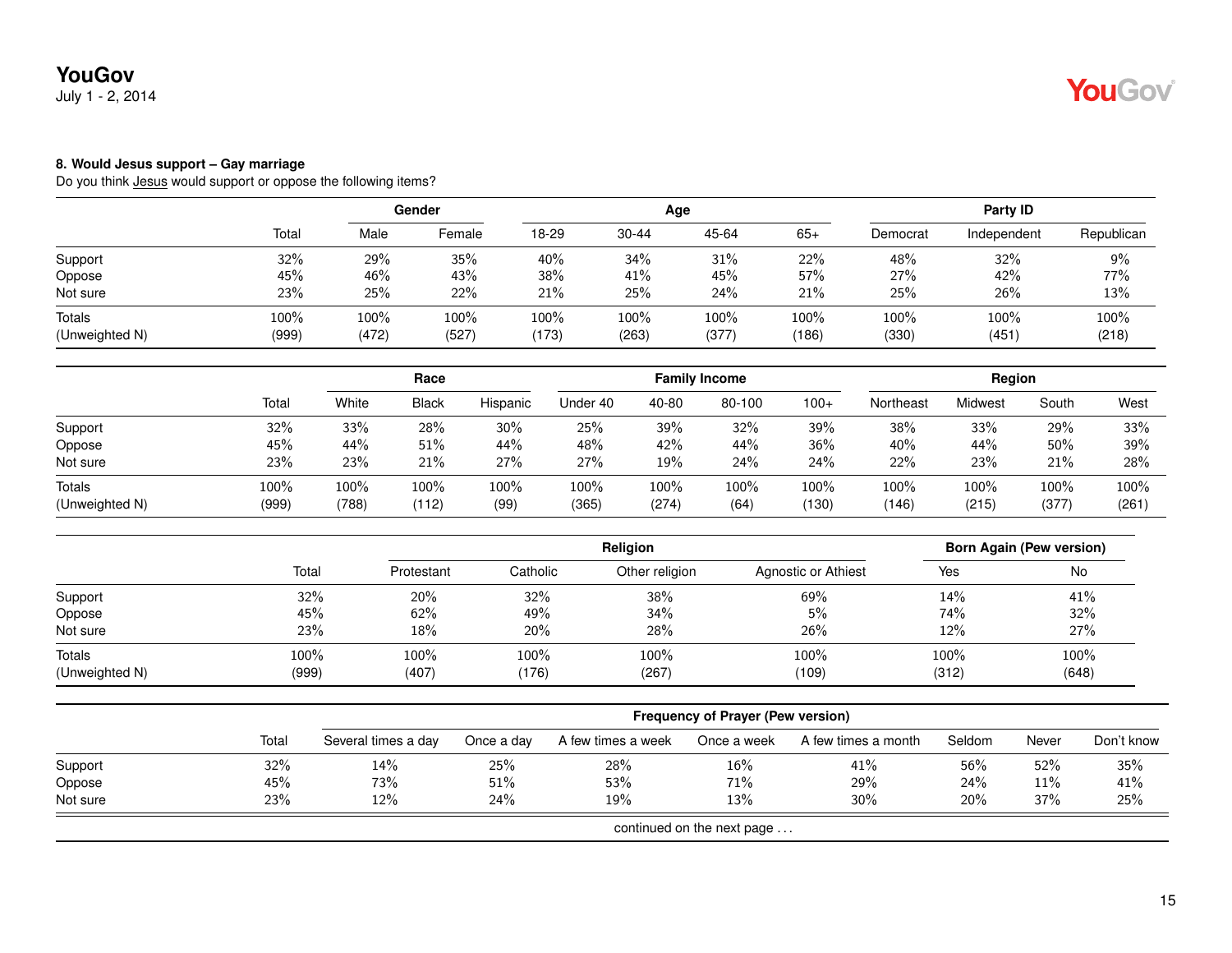| July 1 - 2, 2014 |  |  |  |
|------------------|--|--|--|
|------------------|--|--|--|

|                          |                  |                     | continued from previous page<br>Frequency of Prayer (Pew version) |                    |              |                     |                  |                  |              |  |  |  |  |
|--------------------------|------------------|---------------------|-------------------------------------------------------------------|--------------------|--------------|---------------------|------------------|------------------|--------------|--|--|--|--|
|                          | Total            | Several times a day | Once a day                                                        | A few times a week | Once a week  | A few times a month | Seldom           | Never            | Don't know   |  |  |  |  |
| Totals<br>(Unweighted N) | $100\%$<br>(999) | 100%<br>(302)       | $100\%$<br>(151)                                                  | 100%<br>(113)      | 100%<br>(11) | 100%<br>(55)        | $100\%$<br>(117) | $100\%$<br>(172) | 100%<br>(39) |  |  |  |  |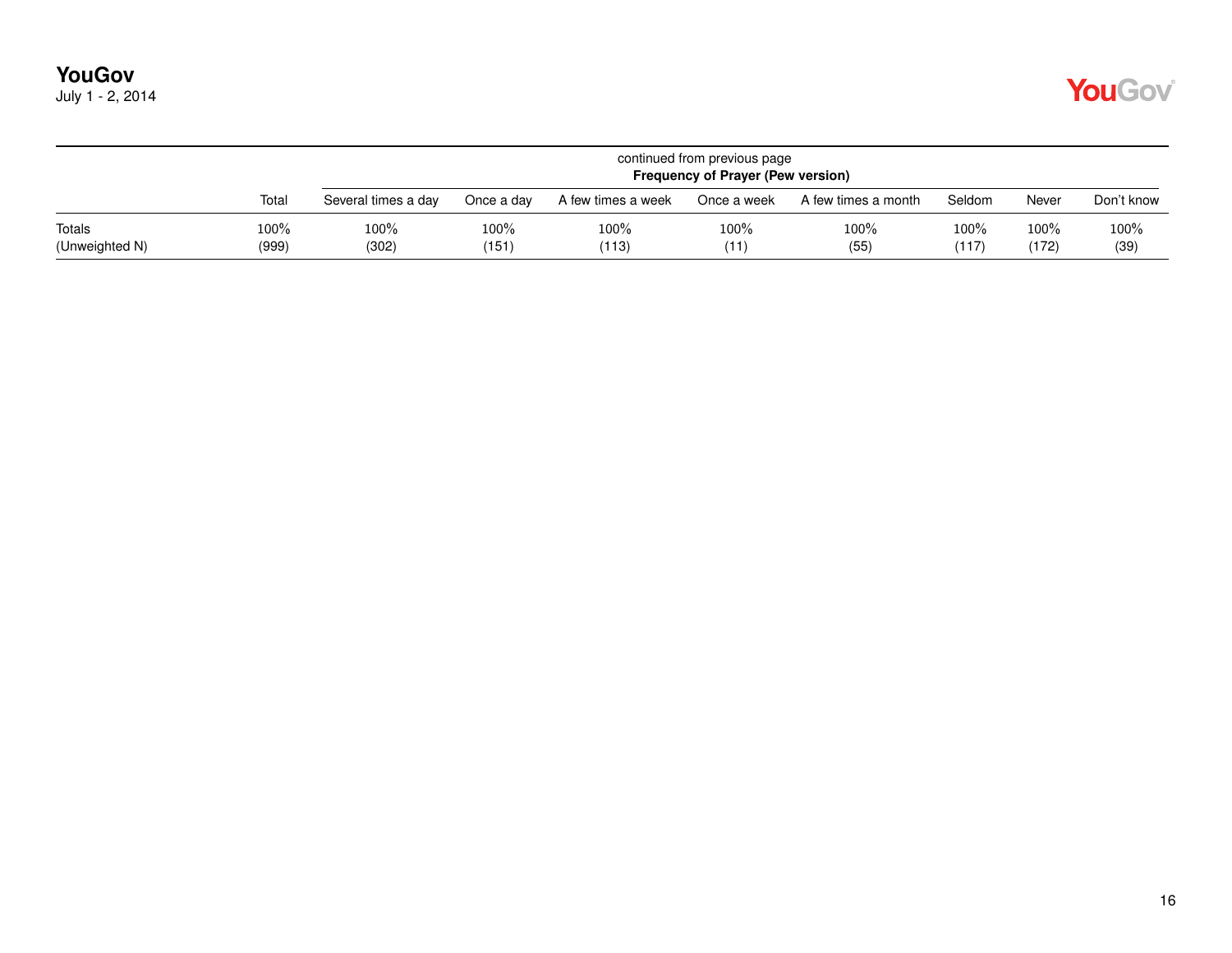July 1 - 2, 2014

#### **9. Would Jesus support – Legal abortion**

|                          |               |               | Gender<br>Age |               |               |               | Party ID      |               |               |               |
|--------------------------|---------------|---------------|---------------|---------------|---------------|---------------|---------------|---------------|---------------|---------------|
|                          | Total         | Male          | Female        | 18-29         | 30-44         | 45-64         | $65+$         | Democrat      | Independent   | Republican    |
| Support                  | 20%           | 17%           | 22%           | 15%           | 22%           | 21%           | 18%           | 29%           | 19%           | 6%            |
| Oppose                   | 52%           | 53%           | 52%           | 55%           | 48%           | 52%           | 55%           | 38%           | 49%           | 83%           |
| Not sure                 | 28%           | $30\%$        | 27%           | 30%           | 30%           | 27%           | 27%           | 34%           | 32%           | 11%           |
| Totals<br>(Unweighted N) | 100%<br>(999) | 100%<br>(471) | 100%<br>(528) | 100%<br>(173) | 100%<br>(264) | 100%<br>(377) | 100%<br>(185) | 100%<br>(330) | 100%<br>(451) | 100%<br>(218) |

|                |       |       | Race         |          |          |       | <b>Family Income</b> |         |           | Region  |         |       |
|----------------|-------|-------|--------------|----------|----------|-------|----------------------|---------|-----------|---------|---------|-------|
|                | Total | White | <b>Black</b> | Hispanic | Under 40 | 40-80 | 80-100               | $100+$  | Northeast | Midwest | South   | West  |
| Support        | 20%   | 19%   | 19%          | 24%      | 18%      | 22%   | 27%                  | 19%     | 21%       | 19%     | 17%     | 23%   |
| Oppose         | 52%   | 53%   | 50%          | 47%      | 54%      | 52%   | 54%                  | 50%     | 50%       | 51%     | 57%     | 47%   |
| Not sure       | 28%   | 28%   | 31%          | 29%      | 29%      | 26%   | 19%                  | 30%     | 29%       | 29%     | 26%     | 30%   |
| Totals         | 100%  | 100%  | $100\%$      | 100%     | 100%     | 100%  | $100\%$              | $100\%$ | 100%      | 100%    | $100\%$ | 100%  |
| (Unweighted N) | (999) | (788) | (112)        | (99)     | (365)    | (274) | (64)                 | (130)   | (146)     | (215)   | (377)   | (261) |

|                |       | <b>Religion</b> |          |                |                     |       | <b>Born Again (Pew version)</b> |
|----------------|-------|-----------------|----------|----------------|---------------------|-------|---------------------------------|
|                | Total | Protestant      | Catholic | Other religion | Agnostic or Athiest | Yes   | No                              |
| Support        | 20%   | 13%             | 18%      | 25%            | 31%                 | 8%    | 24%                             |
| Oppose         | 52%   | 67%             | 59%      | 39%            | 19%                 | 77%   | 41%                             |
| Not sure       | 28%   | 20%             | 22%      | 36%            | 50%                 | 15%   | 34%                             |
| Totals         | 100%  | 100%            | 100%     | 100%           | 100%                | 100%  | 100%                            |
| (Unweighted N) | (999) | (407)           | (176)    | (267)          | (109)               | (311) | (649)                           |

|          |       | <b>Frequency of Prayer (Pew version)</b> |            |                    |                            |                     |        |       |            |  |  |  |  |
|----------|-------|------------------------------------------|------------|--------------------|----------------------------|---------------------|--------|-------|------------|--|--|--|--|
|          | Total | Several times a day                      | Once a day | A few times a week | Once a week                | A few times a month | Seldom | Never | Don't know |  |  |  |  |
| Support  | 20%   | 13%                                      | 18%        | 20%                | 4%                         | 12%                 | $30\%$ | 26%   | 22%        |  |  |  |  |
| Oppose   | 52%   | 73%                                      | 59%        | 60%                | 68%                        | 48%                 | 32%    | 23%   | 55%        |  |  |  |  |
| Not sure | 28%   | 14%                                      | 23%        | 19%                | <b>28%</b>                 | 40%                 | 38%    | 52%   | 22%        |  |  |  |  |
|          |       |                                          |            |                    | continued on the next page |                     |        |       |            |  |  |  |  |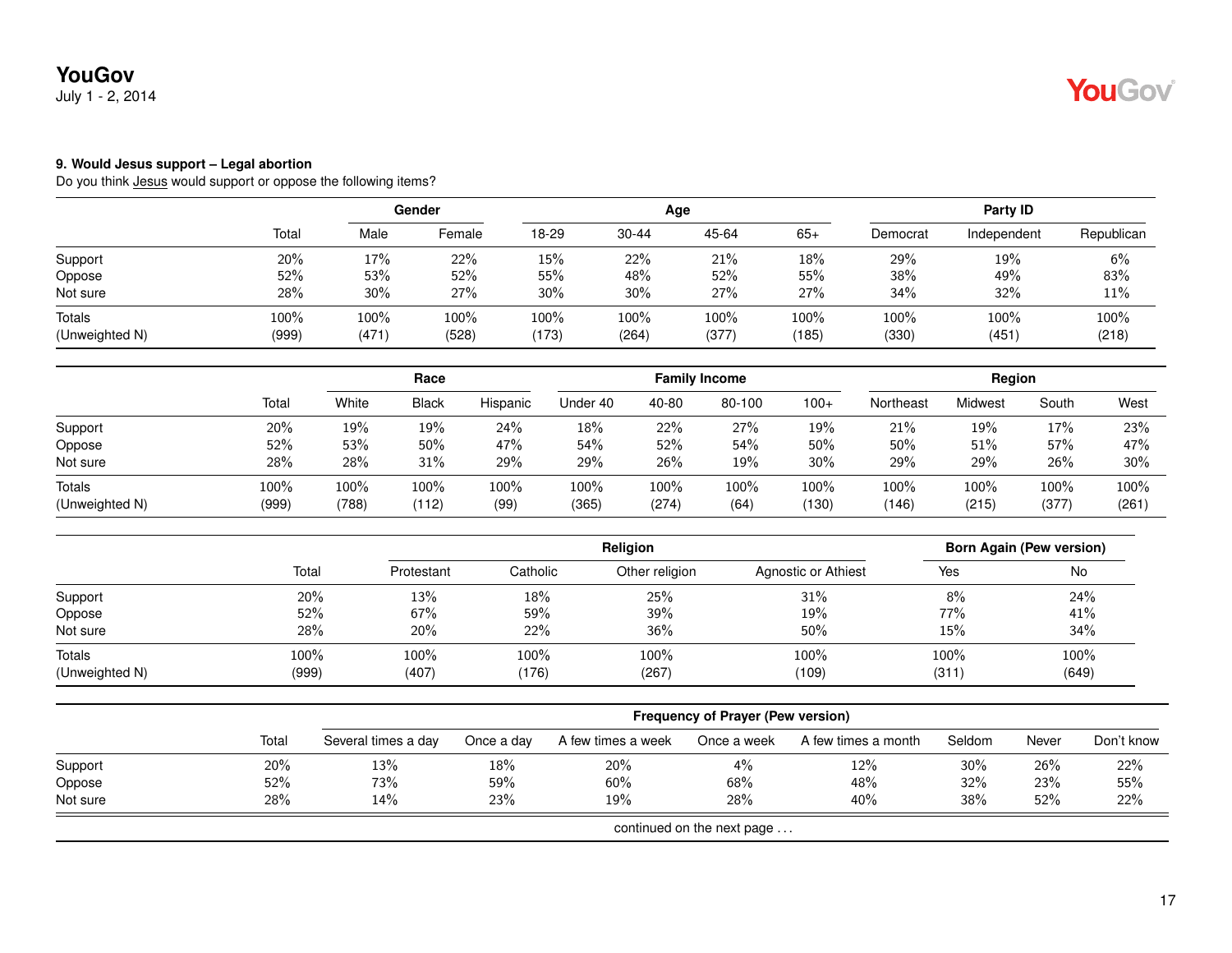| July 1 - 2, 2014 |  |  |  |
|------------------|--|--|--|
|------------------|--|--|--|

|                          |               |                     | continued from previous page<br><b>Frequency of Prayer (Pew version)</b> |                    |              |                     |               |               |              |  |  |  |  |
|--------------------------|---------------|---------------------|--------------------------------------------------------------------------|--------------------|--------------|---------------------|---------------|---------------|--------------|--|--|--|--|
|                          | Total         | Several times a day | Once a dav                                                               | A few times a week | Once a week  | A few times a month | Seldom        | Never         | Don't know   |  |  |  |  |
| Totals<br>(Unweighted N) | 100%<br>(999) | 100%<br>(302)       | $100\%$<br>(150)                                                         | 100%<br>(114)      | 100%<br>(11) | 100%<br>(55)        | 100%<br>(117) | 100%<br>(172) | 100%<br>(39) |  |  |  |  |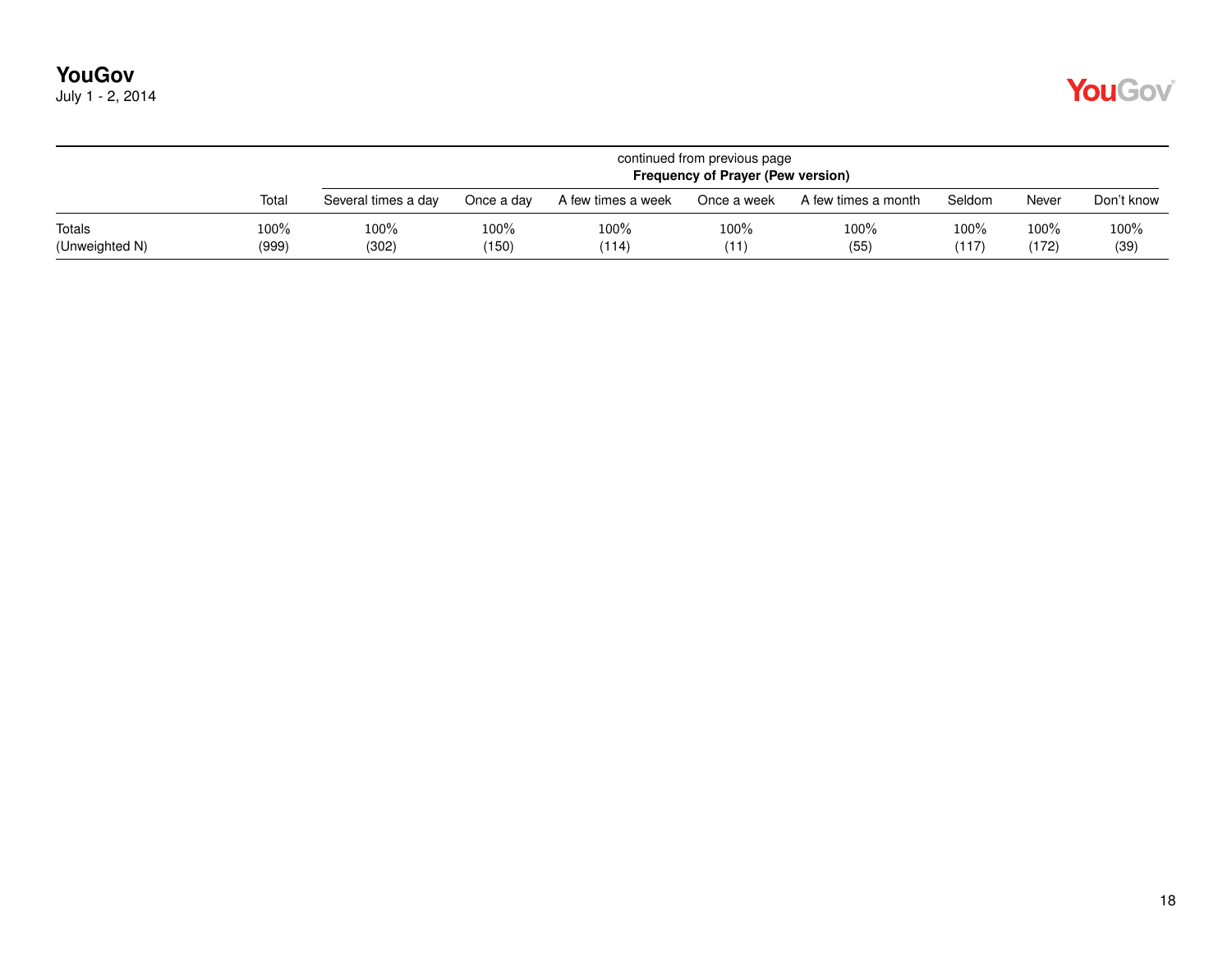July 1 - 2, 2014

#### **10. Would Jesus support – Death penalty for murderers**

|                          |               |               | Gender        |               |                  | Age           |               |               | Party ID     |               |  |
|--------------------------|---------------|---------------|---------------|---------------|------------------|---------------|---------------|---------------|--------------|---------------|--|
|                          | Total         | Male          | Female        | 18-29         | 30-44            | 45-64         | $65+$         | Democrat      | Independent  | Republican    |  |
| Support                  | 34%           | 35%           | 33%           | 29%           | 26%              | 38%           | 45%           | 27%           | 35%          | 43%           |  |
| Oppose                   | 41%           | 40%           | 41%           | 50%           | 43%              | 37%           | 34%           | 45%           | 41%          | 34%           |  |
| Not sure                 | 25%           | 25%           | 26%           | 21%           | 31%              | 26%           | 21%           | 28%           | 24%          | 23%           |  |
| Totals<br>(Unweighted N) | 100%<br>(998) | 100%<br>(472) | 100%<br>(526) | 100%<br>(173) | $100\%$<br>(262) | 100%<br>(377) | 100%<br>(186) | 100%<br>(330) | 100%<br>(451 | 100%<br>(217) |  |

|                |       |       | Race         |          |          |         | <b>Family Income</b> |        |           | Region  |       |       |
|----------------|-------|-------|--------------|----------|----------|---------|----------------------|--------|-----------|---------|-------|-------|
|                | Total | White | <b>Black</b> | Hispanic | Under 40 | 40-80   | 80-100               | $100+$ | Northeast | Midwest | South | West  |
| Support        | 34%   | 35%   | 28%          | 36%      | 32%      | 34%     | 34%                  | 34%    | 24%       | 38%     | 36%   | 34%   |
| Oppose         | 41%   | 40%   | 42%          | 41%      | 37%      | 41%     | 39%                  | 41%    | 48%       | 39%     | 34%   | 47%   |
| Not sure       | 25%   | 25%   | 30%          | 24%      | 30%      | 25%     | 27%                  | 25%    | 27%       | 24%     | 29%   | 19%   |
| Totals         | 100%  | 100%  | 100%         | 100%     | 100%     | $100\%$ | 100%                 | 100%   | 100%      | 100%    | 100%  | 100%  |
| (Unweighted N) | (998) | (788) | (112)        | (98)     | (364)    | (274)   | (64)                 | (130)  | (146)     | (215)   | (376) | (261) |

|                |       |            |          | <b>Born Again (Pew version)</b> |                     |       |       |
|----------------|-------|------------|----------|---------------------------------|---------------------|-------|-------|
|                | Total | Protestant | Catholic | Other religion                  | Agnostic or Athiest | Yes   | No    |
| Support        | 34%   | 40%        | 28%      | 32%                             | 22%                 | 41%   | 30%   |
| Oppose         | 41%   | 39%        | 49%      | 35%                             | 55%                 | 34%   | 44%   |
| Not sure       | 25%   | 22%        | 23%      | 34%                             | 23%                 | 25%   | 26%   |
| Totals         | 100%  | 100%       | 100%     | 100%                            | 100%                | 100%  | 100%  |
| (Unweighted N) | (998) | (407)      | (176)    | (266)                           | (109)               | (311) | (648) |

|                            |       |                     |            |                    | <b>Frequency of Prayer (Pew version)</b> |                     |        |       |            |
|----------------------------|-------|---------------------|------------|--------------------|------------------------------------------|---------------------|--------|-------|------------|
|                            | Total | Several times a day | Once a day | A few times a week | Once a week                              | A few times a month | Seldom | Never | Don't know |
| Support                    | 34%   | 43%                 | 34%        | 36%                | 8%                                       | 22%                 | 28%    | 27%   | 22%        |
| Oppose                     | 41%   | $32\%$              | 41%        | 41%                | 46%                                      | 57%                 | 59%    | 35%   | 49%        |
| Not sure                   | 25%   | 25%                 | 24%        | 23%                | 46%                                      | 21%                 | 12%    | 38%   | 29%        |
| continued on the next page |       |                     |            |                    |                                          |                     |        |       |            |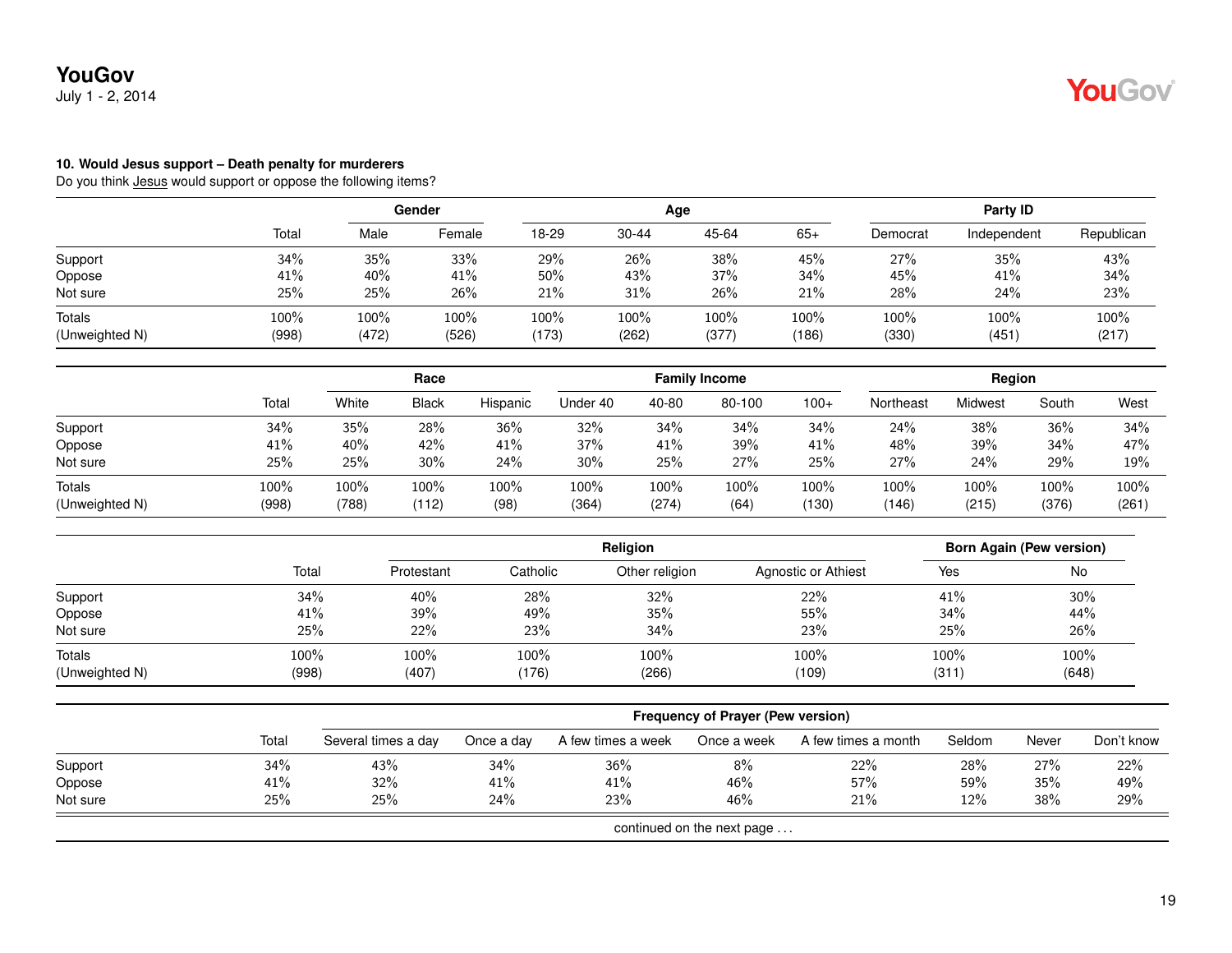| July 1 - 2, 2014 |  |  |  |
|------------------|--|--|--|
|------------------|--|--|--|

|                          |               |                     | continued from previous page<br><b>Frequency of Prayer (Pew version)</b> |                    |              |                     |               |                  |              |  |  |  |  |
|--------------------------|---------------|---------------------|--------------------------------------------------------------------------|--------------------|--------------|---------------------|---------------|------------------|--------------|--|--|--|--|
|                          | Total         | Several times a day | Once a day                                                               | A few times a week | Once a week  | A few times a month | Seldom        | Never            | Don't know   |  |  |  |  |
| Totals<br>(Unweighted N) | 100%<br>(998) | 100%<br>(302)       | $100\%$<br>(150)                                                         | 100%<br>(113)      | 100%<br>(11) | 100%<br>(55)        | 100%<br>(117) | $100\%$<br>(172) | 100%<br>(39) |  |  |  |  |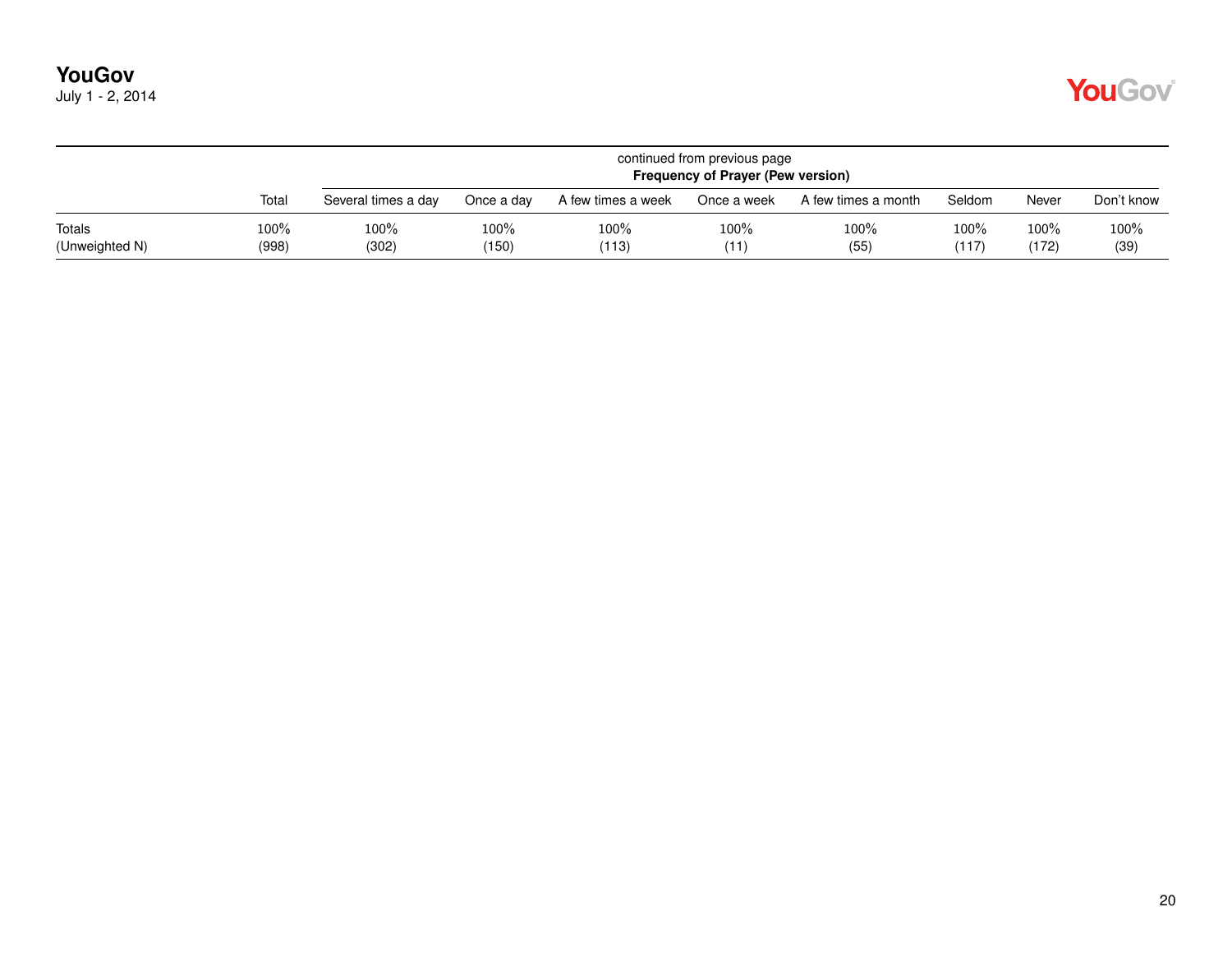July 1 - 2, 2014

#### **11. Would Jesus support – Stricter gun laws**

|                          |               |               | Gender        |                  |               | Age           |                  |               | Party ID      |               |
|--------------------------|---------------|---------------|---------------|------------------|---------------|---------------|------------------|---------------|---------------|---------------|
|                          | Total         | Male          | Female        | 18-29            | $30 - 44$     | 45-64         | $65+$            | Democrat      | Independent   | Republican    |
| Support                  | 46%           | 41%           | 51%           | 45%              | 43%           | 50%           | 46%              | 68%           | 40%           | 28%           |
| Oppose                   | 25%           | 30%           | 20%           | 21%              | 23%           | 23%           | 35%              | 8%            | 28%           | 43%           |
| Not sure                 | 29%           | 29%           | 29%           | 33%              | 34%           | 27%           | 18%              | 24%           | 32%           | 29%           |
| Totals<br>(Unweighted N) | 100%<br>(999) | 100%<br>(472) | 100%<br>(527) | $100\%$<br>(173) | 100%<br>(263) | 100%<br>(377) | $100\%$<br>(186) | 100%<br>(331) | 100%<br>(451) | 100%<br>(217) |

|                          |               |               | Race          |              |               | <b>Family Income</b> |              |               |               | Region        |               |               |  |
|--------------------------|---------------|---------------|---------------|--------------|---------------|----------------------|--------------|---------------|---------------|---------------|---------------|---------------|--|
|                          | Total         | White         | <b>Black</b>  | Hispanic     | Under 40      | 40-80                | 80-100       | $100+$        | Northeast     | Midwest       | South         | West          |  |
| Support                  | 46%           | 42%           | 64%           | 59%          | 41%           | 56%                  | 58%          | 45%           | 53%           | 39%           | 42%           | 55%           |  |
| Oppose                   | 25%           | 29%           | 13%           | 13%          | 28%           | 20%                  | 14%          | 27%           | 21%           | 29%           | 25%           | 23%           |  |
| Not sure                 | 29%           | 30%           | 23%           | 27%          | 31%           | 24%                  | 28%          | 28%           | 26%           | 33%           | 32%           | 21%           |  |
| Totals<br>(Unweighted N) | 100%<br>(999) | 100%<br>(788) | 100%<br>(112) | 100%<br>(99) | 100%<br>(365) | 100%<br>(274)        | 100%<br>(64) | 100%<br>(130) | 100%<br>(146) | 100%<br>(216) | 100%<br>(376) | 100%<br>(261) |  |

|                |       |            |          |                | <b>Born Again (Pew version)</b> |       |       |
|----------------|-------|------------|----------|----------------|---------------------------------|-------|-------|
|                | Total | Protestant | Catholic | Other religion | Agnostic or Athiest             | Yes   | No    |
| Support        | 46%   | 43%        | 55%      | 43%            | 53%                             | 41%   | 49%   |
| Oppose         | 25%   | 32%        | 21%      | 22%            | 9%                              | 32%   | 21%   |
| Not sure       | 29%   | 25%        | 24%      | 35%            | 38%                             | 27%   | 30%   |
| Totals         | 100%  | 100%       | 100%     | 100%           | 100%                            | 100%  | 100%  |
| (Unweighted N) | (999) | (407)      | (176)    | (267)          | (109)                           | (311) | (649) |

|          |       | <b>Frequency of Prayer (Pew version)</b> |            |                    |                            |                     |        |       |            |  |  |  |  |
|----------|-------|------------------------------------------|------------|--------------------|----------------------------|---------------------|--------|-------|------------|--|--|--|--|
|          | Total | Several times a day                      | Once a day | A few times a week | Once a week                | A few times a month | Seldom | Never | Don't know |  |  |  |  |
| Support  | 46%   | 44%                                      | 50%        | 51%                | 77%                        | 43%                 | 50%    | 44%   | 31%        |  |  |  |  |
| Oppose   | 25%   | 34%                                      | 21%        | 29%                | 10%                        | 23%                 | 21%    | 14%   | 26%        |  |  |  |  |
| Not sure | 29%   | 22%                                      | 29%        | 21%                | 14%                        | 35%                 | 28%    | 42%   | 43%        |  |  |  |  |
|          |       |                                          |            |                    | continued on the next page |                     |        |       |            |  |  |  |  |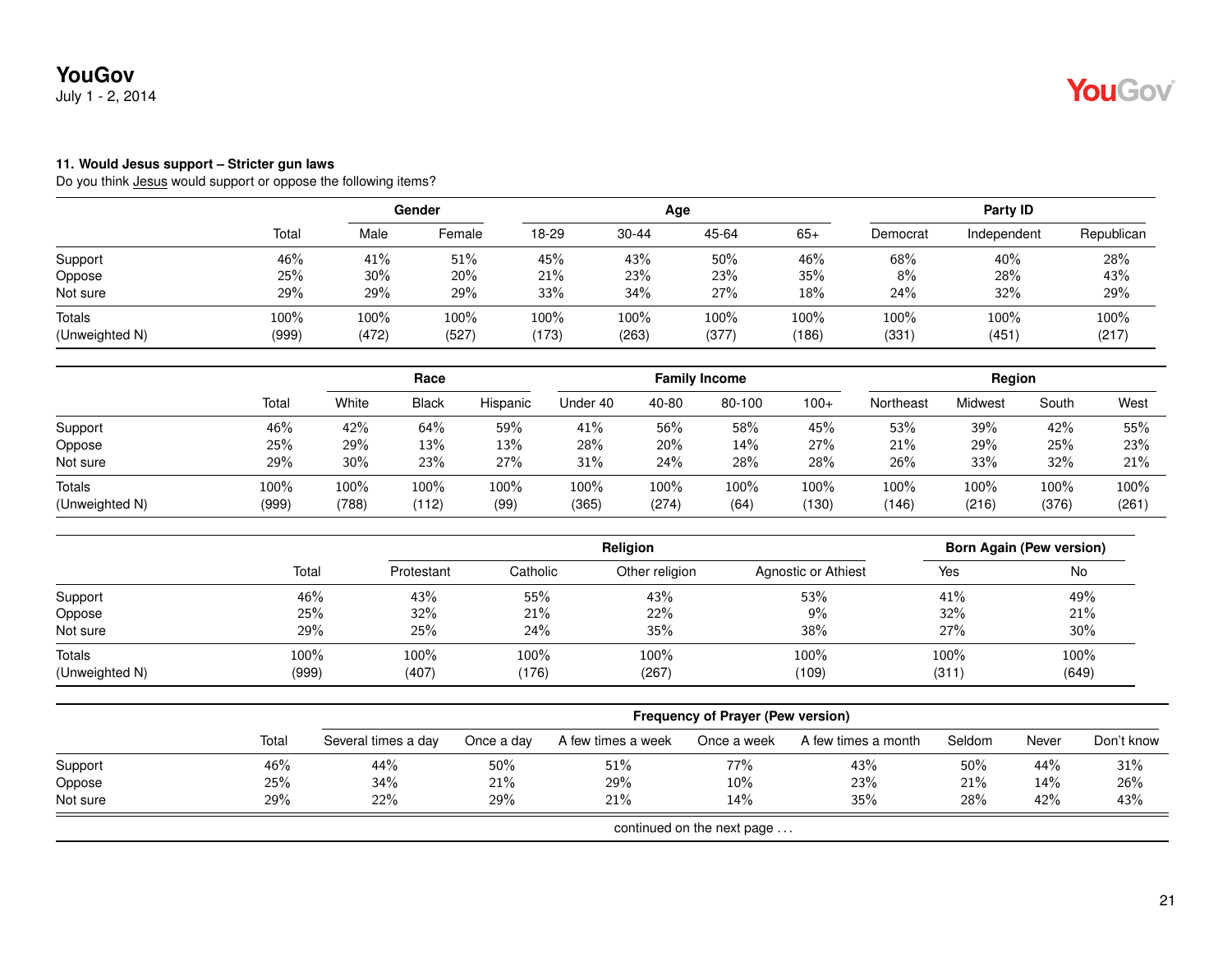| July 1 - 2, 2014 |  |  |  |
|------------------|--|--|--|
|------------------|--|--|--|

|                          |                  | continued from previous page<br><b>Frequency of Prayer (Pew version)</b> |                  |                    |              |                     |               |               |              |  |  |  |  |
|--------------------------|------------------|--------------------------------------------------------------------------|------------------|--------------------|--------------|---------------------|---------------|---------------|--------------|--|--|--|--|
|                          | Total            | Several times a day                                                      | Once a day       | A few times a week | Once a week  | A few times a month | Seldom        | Never         | Don't know   |  |  |  |  |
| Totals<br>(Unweighted N) | $100\%$<br>(999) | 100%<br>(301)                                                            | $100\%$<br>(151) | $100\%$<br>(114)   | 100%<br>(11) | 100%<br>(55)        | 100%<br>(117) | 100%<br>(172) | 100%<br>(39) |  |  |  |  |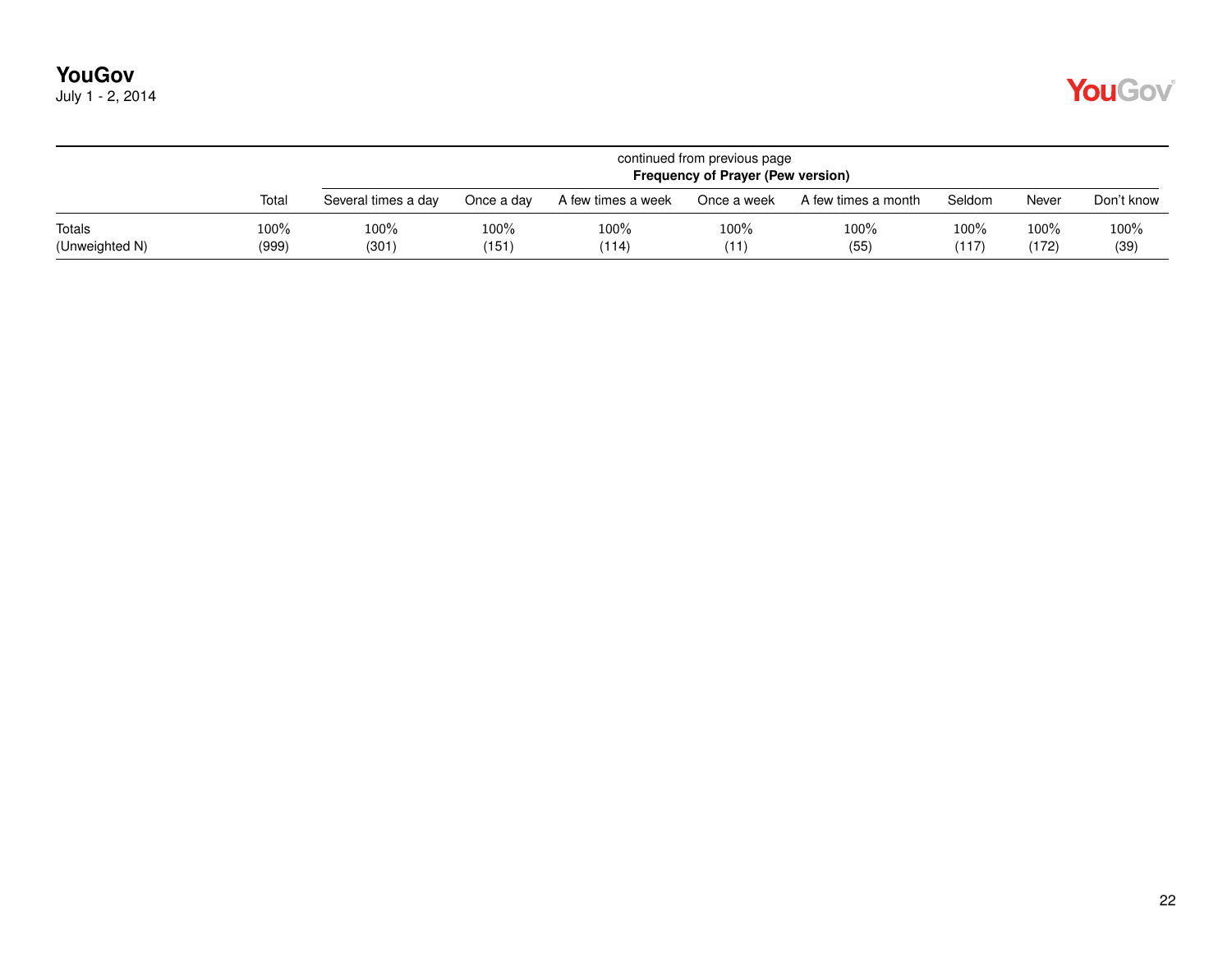July 1 - 2, 2014

### **12. Would Jesus support – High taxes on the wealthy**

|                          |                 |                  | Gender        |                  |               | Age           | Party ID         |               |               |               |
|--------------------------|-----------------|------------------|---------------|------------------|---------------|---------------|------------------|---------------|---------------|---------------|
|                          | Total           | Male             | Female        | 18-29            | 30-44         | 45-64         | $65+$            | Democrat      | Independent   | Republican    |
| Support                  | 45%             | 46%              | 44%           | 43%              | 42%           | 49%           | 42%              | 63%           | 43%           | 18%           |
| Oppose                   | 23%             | 25%              | 21%           | 23%              | 22%           | 18%           | 34%              | $10\%$        | 25%           | 40%           |
| Not sure                 | 32%             | 29%              | 35%           | 35%              | 35%           | 33%           | 24%              | 27%           | 32%           | 41%           |
| Totals<br>(Unweighted N) | 100%<br>(1,000) | $100\%$<br>(472) | 100%<br>(528) | $100\%$<br>(173) | 100%<br>(264) | 100%<br>(377) | $100\%$<br>(186) | 100%<br>(331) | 100%<br>(451) | 100%<br>(218) |

|                |         | Race  |              |          | <b>Family Income</b> |         |        |        | Region    |         |       |       |
|----------------|---------|-------|--------------|----------|----------------------|---------|--------|--------|-----------|---------|-------|-------|
|                | Total   | White | <b>Black</b> | Hispanic | Under 40             | 40-80   | 80-100 | $100+$ | Northeast | Midwest | South | West  |
| Support        | 45%     | 44%   | 47%          | 46%      | 39%                  | 51%     | 45%    | 47%    | 49%       | 44%     | 37%   | 53%   |
| Oppose         | 23%     | 23%   | 20%          | 26%      | 24%                  | 16%     | 21%    | 31%    | 25%       | 21%     | 27%   | 19%   |
| Not sure       | 32%     | 33%   | 34%          | 28%      | 37%                  | 32%     | 35%    | 23%    | 27%       | 35%     | 36%   | 28%   |
| <b>Totals</b>  | 100%    | 100%  | 100%         | 100%     | 100%                 | $100\%$ | 100%   | 100%   | 100%      | 100%    | 100%  | 100%  |
| (Unweighted N) | (1,000) | (789) | (112)        | (99)     | (366)                | (274)   | (64)   | (130)  | (146)     | (216)   | (377) | (261) |

|                |         |            |          | <b>Born Again (Pew version)</b> |                     |       |       |
|----------------|---------|------------|----------|---------------------------------|---------------------|-------|-------|
|                | Total   | Protestant | Catholic | Other religion                  | Agnostic or Athiest | Yes   | No    |
| Support        | 45%     | 37%        | 43%      | 51%                             | 62%                 | 36%   | 48%   |
| Oppose         | 23%     | 27%        | 32%      | 18%                             | 5%                  | 28%   | 21%   |
| Not sure       | 32%     | 37%        | 25%      | 31%                             | 33%                 | 36%   | 31%   |
| Totals         | 100%    | 100%       | 100%     | 100%                            | 100%                | 100%  | 100%  |
| (Unweighted N) | (1,000) | (408)      | (176)    | (267)                           | (109)               | (312) | (649) |

|          |       |                     | <b>Frequency of Prayer (Pew version)</b> |                    |                            |                     |        |       |            |  |  |  |  |  |
|----------|-------|---------------------|------------------------------------------|--------------------|----------------------------|---------------------|--------|-------|------------|--|--|--|--|--|
|          | Total | Several times a day | Once a day                               | A few times a week | Once a week                | A few times a month | Seldom | Never | Don't know |  |  |  |  |  |
| Support  | 45%   | 38%                 | 47%                                      | 42%                | 21%                        | 38%                 | 54%    | 53%   | 32%        |  |  |  |  |  |
| Oppose   | 23%   | 26%                 | 23%                                      | 32%                | 27%                        | 23%                 | 19%    | 9%    | 42%        |  |  |  |  |  |
| Not sure | 32%   | 35%                 | 29%                                      | 26%                | 52%                        | 39%                 | 27%    | 37%   | 25%        |  |  |  |  |  |
|          |       |                     |                                          |                    | continued on the next page |                     |        |       |            |  |  |  |  |  |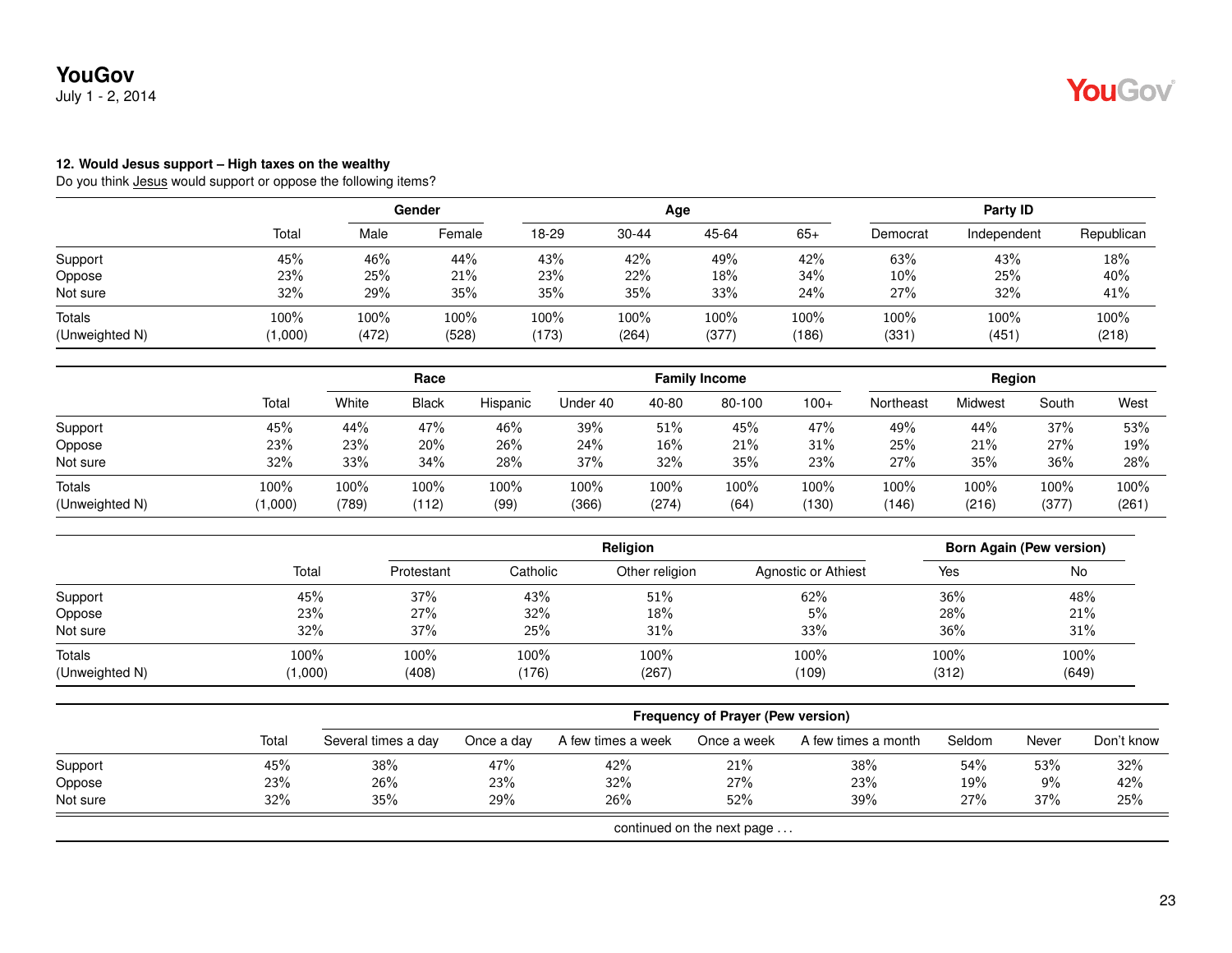|                          |                 | continued from previous page<br><b>Frequency of Prayer (Pew version)</b> |               |                    |              |                     |                  |               |              |  |  |  |  |  |
|--------------------------|-----------------|--------------------------------------------------------------------------|---------------|--------------------|--------------|---------------------|------------------|---------------|--------------|--|--|--|--|--|
|                          | Total           | Several times a day                                                      | Once a day    | A few times a week | Once a week  | A few times a month | Seldom           | Never         | Don't know   |  |  |  |  |  |
| Totals<br>(Unweighted N) | 100%<br>(1,000) | 100%<br>(302)                                                            | 100%<br>(151) | 100%<br>(114)      | 100%<br>(11) | 100%<br>(55)        | $100\%$<br>(117) | 100%<br>(172) | 100%<br>(39) |  |  |  |  |  |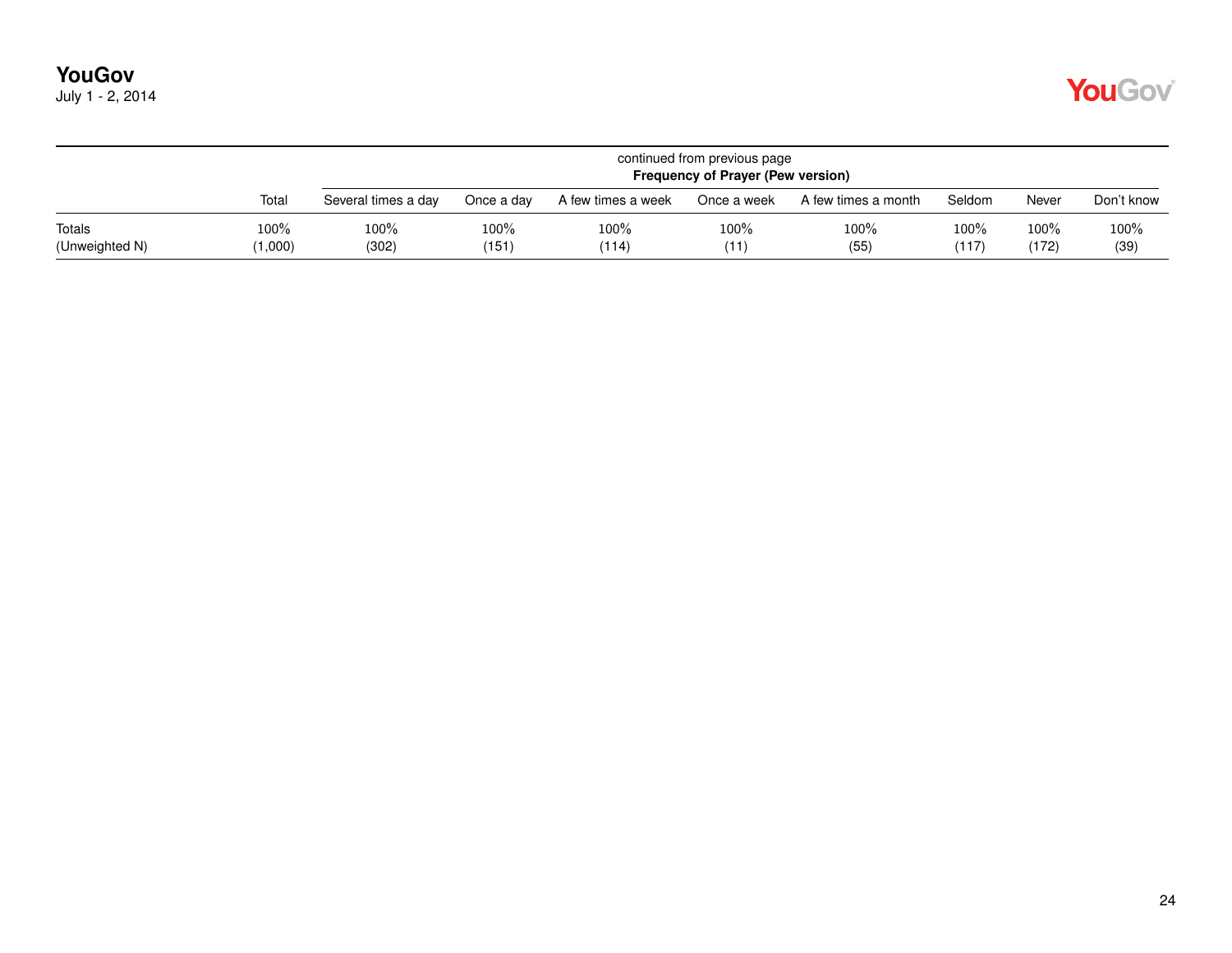July 1 - 2, 2014

#### **13. Would Jesus support – Universal healthcare**

|                          |                 |                  | Gender        |                  | Age           |               |                  |               | Party ID      |               |  |  |
|--------------------------|-----------------|------------------|---------------|------------------|---------------|---------------|------------------|---------------|---------------|---------------|--|--|
|                          | Total           | Male             | Female        | 18-29            | 30-44         | 45-64         | $65+$            | Democrat      | Independent   | Republican    |  |  |
| Support                  | 55%             | 55%              | 56%           | 66%              | 57%           | 52%           | 46%              | 80%           | 52%           | 23%           |  |  |
| Oppose                   | 19%             | 23%              | 15%           | 13%              | 15%           | 18%           | 32%              | 3%            | 20%           | 41%           |  |  |
| Not sure                 | 26%             | 23%              | 29%           | 21%              | 28%           | 30%           | 22%              | 17%           | 28%           | 36%           |  |  |
| Totals<br>(Unweighted N) | 100%<br>(1,000) | $100\%$<br>(472) | 100%<br>(528) | $100\%$<br>(173) | 100%<br>(264) | 100%<br>(377) | $100\%$<br>(186) | 100%<br>(331) | 100%<br>(451) | 100%<br>(218) |  |  |

|                |         |       | Race         |          |          | <b>Family Income</b> |        |        |           | Region  |       |       |
|----------------|---------|-------|--------------|----------|----------|----------------------|--------|--------|-----------|---------|-------|-------|
|                | Total   | White | <b>Black</b> | Hispanic | Under 40 | 40-80                | 80-100 | $100+$ | Northeast | Midwest | South | West  |
| Support        | 55%     | 50%   | 75%          | 66%      | 49%      | 66%                  | 54%    | 55%    | 63%       | 52%     | 50%   | 60%   |
| Oppose         | 19%     | 22%   | $7\%$        | 8%       | 20%      | 17%                  | 18%    | 19%    | 14%       | 17%     | 23%   | 17%   |
| Not sure       | 26%     | 27%   | 18%          | 27%      | 31%      | 18%                  | 27%    | 26%    | 23%       | 31%     | 27%   | 22%   |
| Totals         | 100%    | 100%  | 100%         | 100%     | 100%     | $100\%$              | 100%   | 100%   | 100%      | 100%    | 100%  | 100%  |
| (Unweighted N) | (1,000) | (789) | (112)        | (99)     | (366)    | (274)                | (64)   | (130)  | (146)     | (216)   | (377) | (261) |

|                |         |            | Religion |                |                     |       | Born Again (Pew version) |  |  |
|----------------|---------|------------|----------|----------------|---------------------|-------|--------------------------|--|--|
|                | Total   | Protestant | Catholic | Other religion | Agnostic or Athiest | Yes   | No                       |  |  |
| Support        | 55%     | 48%        | 57%      | 60%            | 67%                 | 47%   | 59%                      |  |  |
| Oppose         | 19%     | 25%        | 19%      | 17%            | 5%                  | 27%   | 16%                      |  |  |
| Not sure       | 26%     | 27%        | 24%      | 24%            | 28%                 | 26%   | 26%                      |  |  |
| Totals         | 100%    | 100%       | 100%     | 100%           | 100%                | 100%  | 100%                     |  |  |
| (Unweighted N) | (1,000) | (408)      | (176)    | (267)          | (109)               | (312) | (649)                    |  |  |

|          |       | Frequency of Prayer (Pew version) |            |                    |                            |                     |        |       |            |  |  |
|----------|-------|-----------------------------------|------------|--------------------|----------------------------|---------------------|--------|-------|------------|--|--|
|          | Total | Several times a day               | Once a day | A few times a week | Once a week                | A few times a month | Seldom | Never | Don't know |  |  |
| Support  | 55%   | 44%                               | 53%        | 62%                | 48%                        | 50%                 | 74%    | 59%   | 58%        |  |  |
| Oppose   | 19%   | 28%                               | 22%        | 20%                | 51%                        | 17%                 | 11%    | 8%    | 12%        |  |  |
| Not sure | 26%   | 28%                               | 25%        | 18%                | 2%                         | 33%                 | 15%    | 33%   | $30\%$     |  |  |
|          |       |                                   |            |                    | continued on the next page |                     |        |       |            |  |  |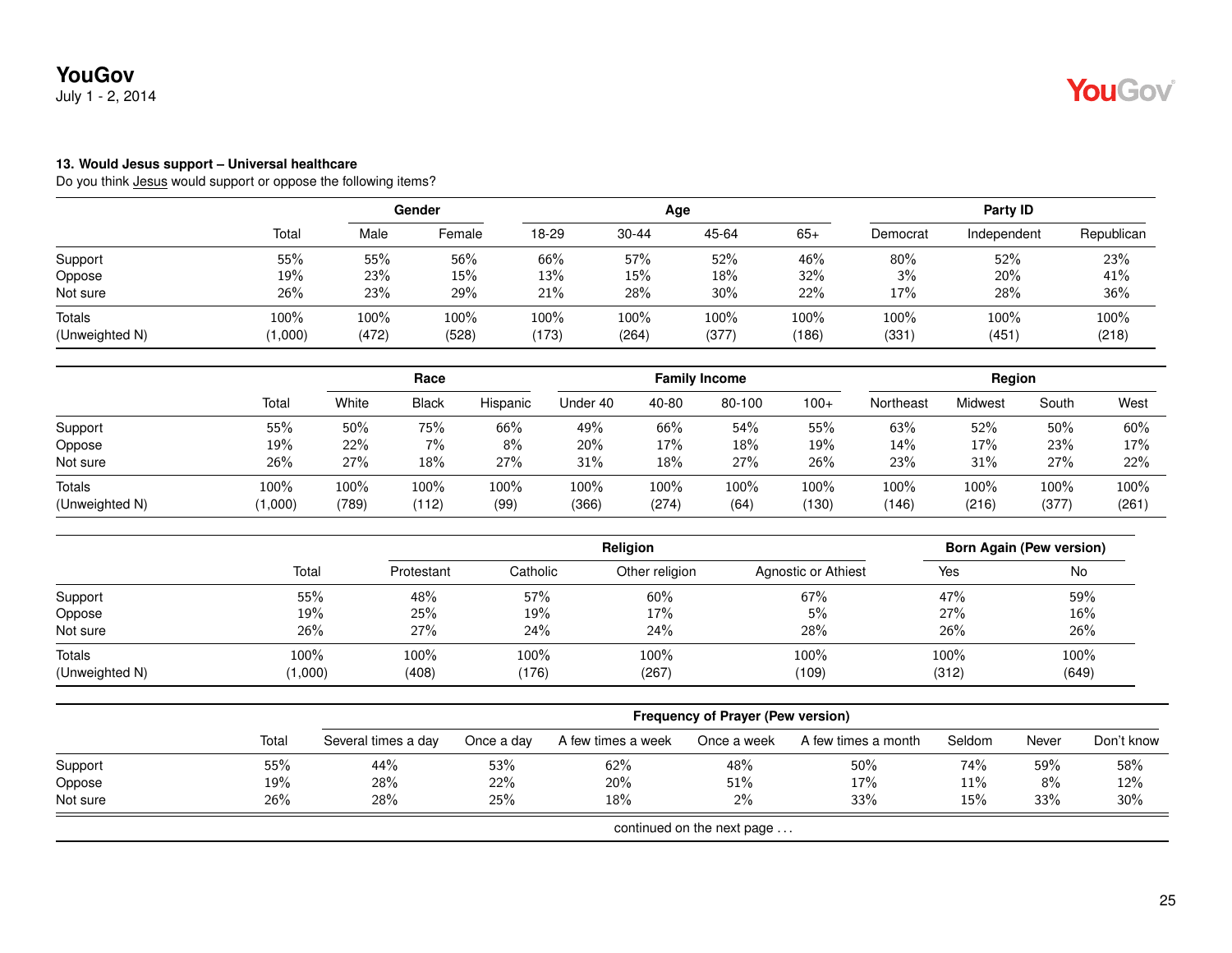|  | July 1 - 2, 2014 |
|--|------------------|
|--|------------------|

|                          |                 | continued from previous page<br><b>Frequency of Prayer (Pew version)</b> |                  |                    |              |                     |               |               |              |  |  |
|--------------------------|-----------------|--------------------------------------------------------------------------|------------------|--------------------|--------------|---------------------|---------------|---------------|--------------|--|--|
|                          | Total           | Several times a day                                                      | Once a dav       | A few times a week | Once a week  | A few times a month | Seldom        | Never         | Don't know   |  |  |
| Totals<br>(Unweighted N) | 100%<br>(1,000) | 100%<br>(302)                                                            | $100\%$<br>(151) | 100%<br>(114)      | 100%<br>(11) | 100%<br>(55)        | 100%<br>(117) | 100%<br>(172) | 100%<br>(39) |  |  |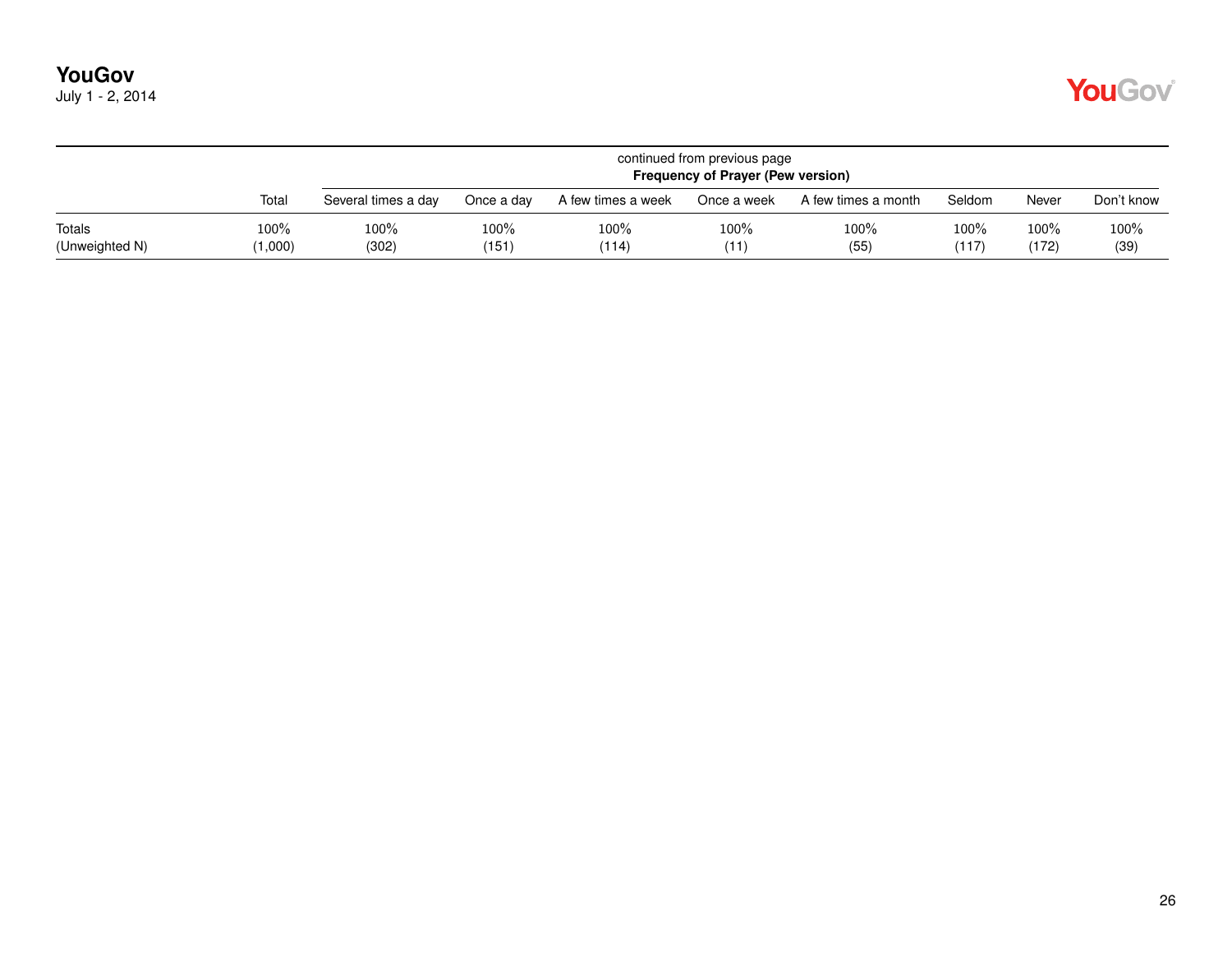July 1 - 2, 2014

#### **14. Would Jesus support – Reducing carbon emissions**

|                          |               |               | Gender        |               |               | Age           |               |               | Party ID      |               |  |  |
|--------------------------|---------------|---------------|---------------|---------------|---------------|---------------|---------------|---------------|---------------|---------------|--|--|
|                          | Total         | Male          | Female        | 18-29         | $30 - 44$     | 45-64         | $65+$         | Democrat      | Independent   | Republican    |  |  |
| Support                  | 52%           | 49%           | 55%           | 54%           | 48%           | 54%           | 53%           | 68%           | 51%           | 31%           |  |  |
| Oppose                   | 13%           | 16%           | $9\%$         | 9%            | $11\%$        | 13%           | 19%           | 4%            | 13%           | 26%           |  |  |
| Not sure                 | 35%           | 35%           | 35%           | 36%           | 41%           | 33%           | 28%           | 29%           | 35%           | 43%           |  |  |
| Totals<br>(Unweighted N) | 100%<br>1,000 | 100%<br>(472) | 100%<br>(528) | 100%<br>(173) | 100%<br>(264) | 100%<br>(377) | 100%<br>(186) | 100%<br>(331) | 100%<br>(451) | 100%<br>(218) |  |  |

|                | Total   |       | Race         |          |          |         | <b>Family Income</b> |        |           | Region  |       |         |
|----------------|---------|-------|--------------|----------|----------|---------|----------------------|--------|-----------|---------|-------|---------|
|                |         | White | <b>Black</b> | Hispanic | Under 40 | 40-80   | 80-100               | $100+$ | Northeast | Midwest | South | West    |
| Support        | 52%     | 52%   | 53%          | 51%      | 46%      | 65%     | 55%                  | 50%    | 54%       | 49%     | 51%   | 56%     |
| Oppose         | 13%     | 13%   | 12%          | 12%      | 14%      | $10\%$  | 9%                   | 14%    | 11%       | 15%     | 14%   | $10\%$  |
| Not sure       | 35%     | 34%   | 35%          | 38%      | 39%      | 25%     | 36%                  | 36%    | 34%       | 36%     | 35%   | 34%     |
| Totals         | 100%    | 100%  | 100%         | 100%     | 100%     | $100\%$ | 100%                 | 100%   | 100%      | 100%    | 100%  | $100\%$ |
| (Unweighted N) | (1,000) | (789) | (112)        | (99)     | (366)    | (274)   | (64)                 | (130)  | (146)     | (216)   | (377) | (261)   |

|                |         | <b>Religion</b> |          |                |                     | <b>Born Again (Pew version)</b> |       |  |
|----------------|---------|-----------------|----------|----------------|---------------------|---------------------------------|-------|--|
|                | Total   | Protestant      | Catholic | Other religion | Agnostic or Athiest | Yes                             | No    |  |
| Support        | 52%     | 45%             | 57%      | 56%            | 63%                 | 44%                             | 56%   |  |
| Oppose         | 13%     | 19%             | 11%      | 9%             | $1\%$               | 23%                             | 9%    |  |
| Not sure       | 35%     | 36%             | 32%      | 36%            | 36%                 | 33%                             | 36%   |  |
| Totals         | 100%    | 100%            | 100%     | 100%           | 100%                | 100%                            | 100%  |  |
| (Unweighted N) | (1,000) | (408)           | (176)    | (267)          | (109)               | (312)                           | (649) |  |

|                            |       | <b>Frequency of Prayer (Pew version)</b> |            |                    |             |                     |        |       |            |  |  |
|----------------------------|-------|------------------------------------------|------------|--------------------|-------------|---------------------|--------|-------|------------|--|--|
|                            | Total | Several times a day                      | Once a day | A few times a week | Once a week | A few times a month | Seldom | Never | Don't know |  |  |
| Support                    | 52%   | 50%                                      | 51%        | 51%                | 41%         | 37%                 | 62%    | 56%   | 55%        |  |  |
| Oppose                     | 13%   | 17%                                      | 14%        | 20%                | 12%         | 7%                  | 13%    | 3%    | 14%        |  |  |
| Not sure                   | 35%   | 33%                                      | 35%        | 28%                | 47%         | 55%                 | 25%    | 42%   | 31%        |  |  |
| continued on the next page |       |                                          |            |                    |             |                     |        |       |            |  |  |